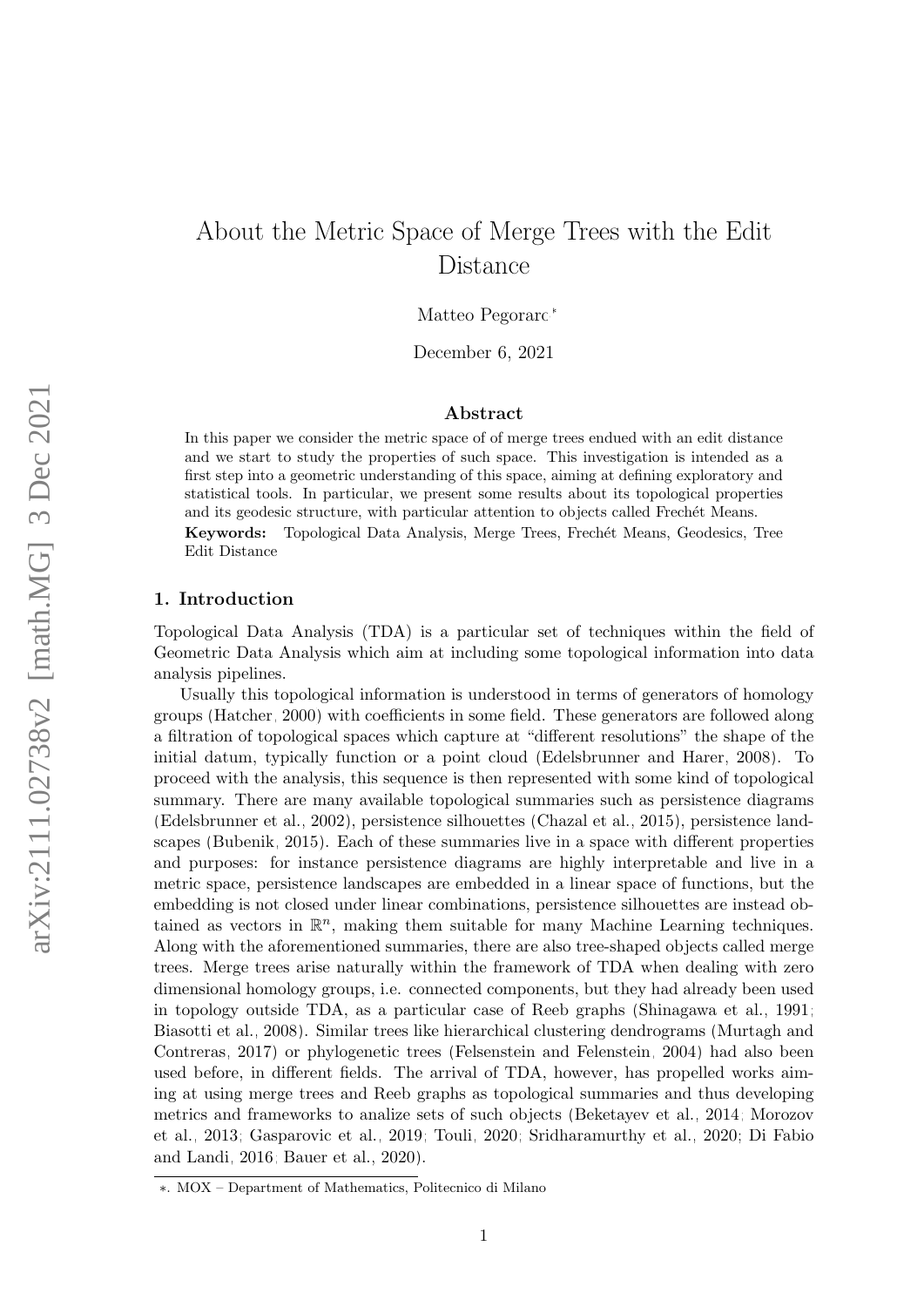Once the topological representation is chosen, then, the tools that can be employed for the analysis are a direct consequence of the properties of the space the summaries live in, as for any other data analysis situation. For instance, many statistical techniques rely on the linear structure of Euclidean spaces: typical examples are linear regression and principal components analysis (PCA). However, there are many examples of analyses carried out on data not lying (at least naively) in  $\mathbb{R}^n$  or other vector spaces. Quotient spaces of functions up to reparametrization, point clouds up to isometries, probability distributions, matrices up to some kind of base change etc. all require complex mathematical frameworks to be treated, since even things like moving from one point to another must be carefully defined. For these reasons there has been a lot of effort in generalizing statistical tools for data living outside Euclidean spaces. The most commonly considered generalization is the case of data being sampled from Riemannian manifolds [\(Pennec, 2006;](#page-23-4) [Pennec et al.,](#page-23-5) [2019;](#page-23-5) [Pennec, 2018;](#page-23-6) [Huckemann and Eltzner, 2018;](#page-23-7) [Huckemann et al., 2010a;](#page-23-8) [Jung et al.,](#page-23-9) [2012;](#page-23-9) [Thomas Fletcher, 2013;](#page-24-3) [Patrangenaru and Ellingson, 2015\)](#page-23-10), where the richness of the Riemannian structure is fundamental to develop techniques and results. The situation becomes further challenging when one cannot build a differential or even a topological structure which falls into the realm of well-known and deeply studied geometrical objects like manifolds. In this case ad-hoc, meaningful tools and definitions must be carefully obtained in order to be able to work in such spaces [\(Mileyko et al., 2011;](#page-23-11) [Leygonie et al.,](#page-23-12) [2021;](#page-23-12) [Calissano et al., 2020;](#page-22-8) [Miller et al., 2015;](#page-23-13) [Garba et al., 2021\)](#page-22-9).

The aim of this manuscript is to investigate some geometric properties of the space of merge trees, in order to start developing statistical tools to analyze sets of such objects, in analogy with what has already been done for persistence diagrams [\(Mileyko et al.,](#page-23-11) [2011;](#page-23-11) [Turner et al., 2014;](#page-24-4) [Bubenik and Wagner, 2020;](#page-22-10) [Che et al., 2021\)](#page-22-11) and other kinds of trees [\(Billera et al., 2001;](#page-22-12) [Miller et al., 2015;](#page-23-13) [Garba et al., 2021\)](#page-22-9). We work with merge trees with the metric structure defined in [Pegoraro \(2021\)](#page-23-14) because it provides a very handy parametrization of particular geodesic paths which make the metric feasible in many situations and that can be used as a tool to study the structure of the space. In particular we focus on two directions. The first is the definition of 0-dimensional summaries of finite empirical distributions of merge trees, via their Frechét Means (sometimes called Karcher means) [\(Karcher, 1977\)](#page-23-15): these objects generalize the widely used euclidean means and can be seen as the most basic statistics employed in data analysis, but that can provide important results even outside the euclidean context [\(Davis, 2008;](#page-22-13) [Pennec, 2018\)](#page-23-6). Second, we start studying the metric structure of the space of merge trees, with results on the uniqueness of its geodesic paths. Having a good understanding of the metric structure in neighborhoods of points is fundamental to build some kind "tangent bundle" along with maps to/from the tree space which can then lead to differential calculus, approximations and statistical tools like "linear" regression and principal component analysis in the space of merge trees.

This paper is organized as follows. In Section [2](#page-2-0) we review the definition of merge trees and their metric structure. In Section [3](#page-5-0) we discuss an equivalence relationship we need to properly work with merge trees. In Section [4](#page-6-0) we start to stratify the space of merge trees in order to obtain more tractable sets of trees, whose topological properties are studied in Section [5.](#page-6-1) Section [6](#page-12-0) is devoted to the topic of Frechet Means and Section [7](#page-13-0) tackles the problem of understanding the geodesic structure of the space.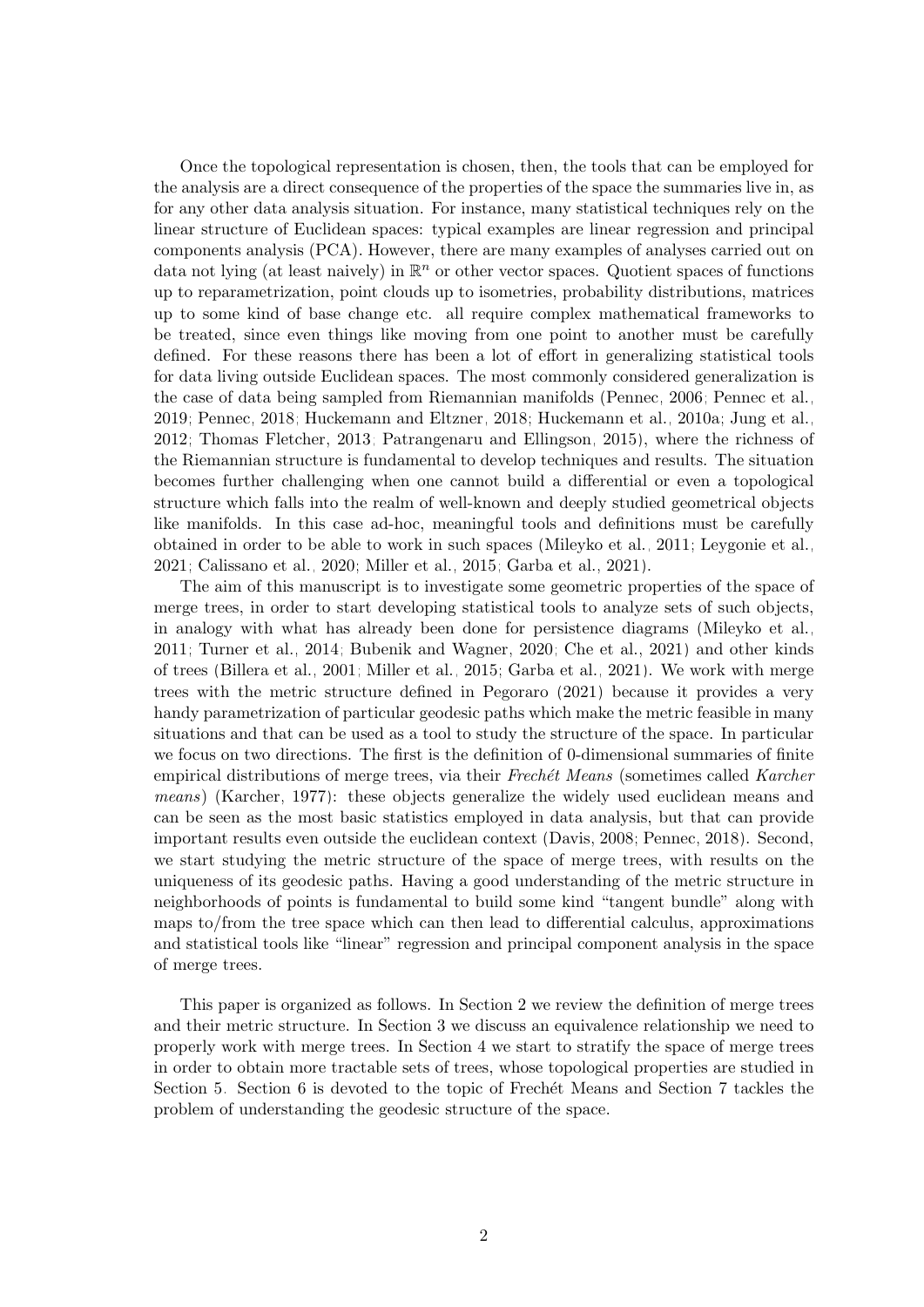#### <span id="page-2-0"></span>2. Merge Tree and Edit Distance

We start by introducing merge trees with the combinatorial approach found in [Pegoraro](#page-23-14) [\(2021\)](#page-23-14). To do so we define a combinatorial object, called tree structure, to which we add some weights with a weight function.

#### 2.1 Merge Trees and Edits

The combinatorial basis on which we build merge trees is the following.

**Definition 1** A tree structure T is given by a set of vertices  $V_T$  and a set of edges  $E_T \subset$  $V_T \times V_T$  which form a connected rooted acyclic graph. We indicate the root of the tree with  $r_T$ . We say that T is finite if  $V_T$  is finite. The order of a vertex of T is the number of edges which have that vertex as one of the extremes. Any vertex with an edge connecting it to the root is its child and the root is its father: this is the first step of a recursion which defines the father and children relationship for all vertices in  $V<sub>T</sub>$ . The vertices with no children are called leaves and are collected in the set  $L_T$ , while the set children of a vertex  $x \in V_T$  is called child(x). Similarly, the vertex father(x) is the father of the vertex x. Vertices with the same father are called siblings. Vertices which are not leves are called internals and collected in the set  $I_T$ .

The relation father  $>$  child induces a partial order on  $V_T$  and the edges in  $E_T$  are identified in the form of ordered couples  $(a, b)$  with  $a < b$ . A subtree of a vertex v is the tree structure whose set of vertices is  $\{x \in V_T | x \leq v\}$ . The trivial tree-structure with just one vertex an do edges, will be referred to as  $\{pt\}.$ 

To obtain a merge tree we add a weight function to a tree structure, in the following way.

Definition 2 A merge tree is a finite tree structure T coupled with a weight function  $w_T : V_T \to \mathbb{R}$  such that the image of  $V_T - \{r_T\}$  is a subset of  $\mathbb{R}_{\geq 0}$ .

The metric for merge trees defined in [Pegoraro \(2021\)](#page-23-14), which we will call  $d_E$ , is based on edit distances [\(Bille, 2005\)](#page-22-14): it allows for certain modifications of a starting merge tree, each with its own cost, to obtain a second merge tree. An edit path is a finite sequence of edits, each applied on the tree modified by the previous edit operation in the sequence. The cost of an edit path is then the sum of the costs of its edits. A geodesic is then given by the least expensive edit path that turns the first merge tree into the final merge tree. Its length is the edit distance between the two merge trees.

The properties of the metric  $d_E$  are determined by the costs of the edits operations, which make it suitable to compare topological information (see [Pegoraro \(2021\)](#page-23-14)). The available edit operations are the one listed below.

- *Shrinking* an edge means changing the weight value of the edge with a new positive value or the weight value of the root with any real number. The inverse of this transformation is the shrinking which restores the original edge weight.
- Deleting an edge  $(v_1, v_2)$  results into a new tree, with the same vertices apart from  $v_1$  (the lower one), and with the father of the deleted vertex which gains all of its children. This edit cannot be done on the root. With a slight abuse of language, we might also refer to this edit as the deletion of the vertex  $v_1$ , which indeed means deleting the edge between  $v_1$  and its father.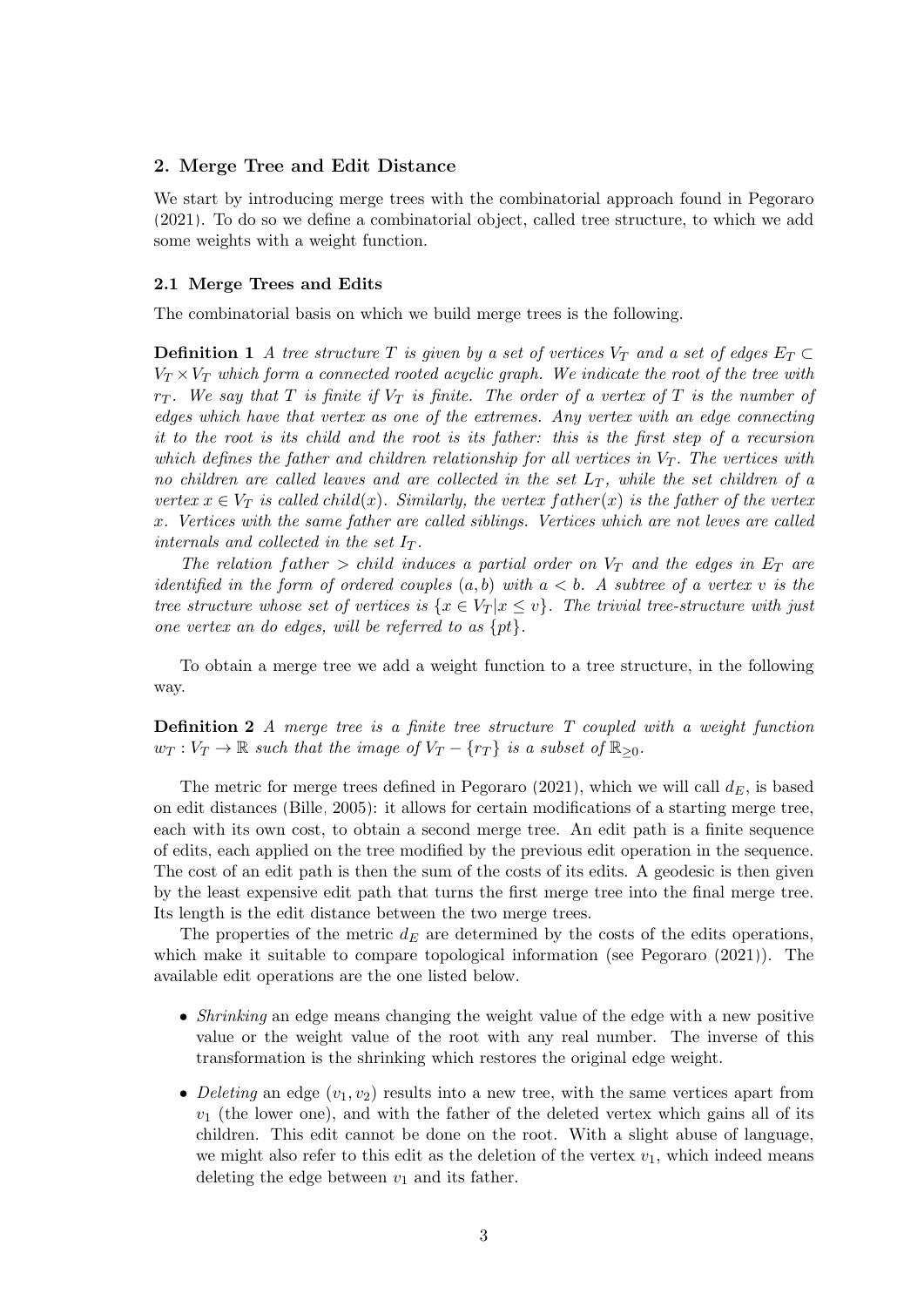<span id="page-3-0"></span>

Figure 1: (a) $\rightarrow$ (e) form an edit path made by one deletion, one ghosting and a final shrinking.

The inverse of deletion is the insertion of an edge along with its child vertex. We can insert an edge at a vertex  $v$  specifying the child of  $v$  and its children (that can be either none or any portion of the children of  $v$ ) and the weight of the edge.

• Lastly, we can eliminate an order two vertex  $v$ , that is a father with an only child, connecting the two adjacent edges which arrive and depart from v. The weight of the resulting edge is the sum of the weights of the joined edges. This transformation is the *ghosting* of the vertex  $v$  and it cannot be done on the root. Its inverse transformation is called the splitting of an edge.

The cost of the edit operations is defined as follows:

- the cost of shrinking an edge is equal to the absolute value of the difference of the two weights;
- for any deletion/insertion, the cost is equal to the weight of the edge deleted/inserted;
- the cost of ghosting is zero.

<span id="page-3-1"></span>Remark 1 The root of a merge tree can only be edited by changing its weight and the cost of such editing is the absolute value of the weight change, and thus there are degrees of freedom involved. For this reason in this manuscript we forget about the weight value of the root and pretend that  $w_T(r_T) = 0$  for all the trees and subtrees we consider.

Given a tree T we can edit it, thus obtaining another tree, on which we can apply a new edit to obtain a third tree and so on. Any finite composition of edits is called edit path. The cost of an edit path is the sum of the costs of its edit operations. Putting all the pieces together, we can define the edit distance  $d_E$  as:

$$
d_E(T, T') = inf_{\gamma \in \Gamma(T, T')} cost(\gamma)
$$

where  $\Gamma(T, T')$  indicates the set of edit paths which start in T and end in T'. In [Pegoraro](#page-23-14) [\(2021\)](#page-23-14) it is proved that  $d_E$  is a metric on the space of merge trees considered up to order two vertices, that is identified up to ghostings or splittings.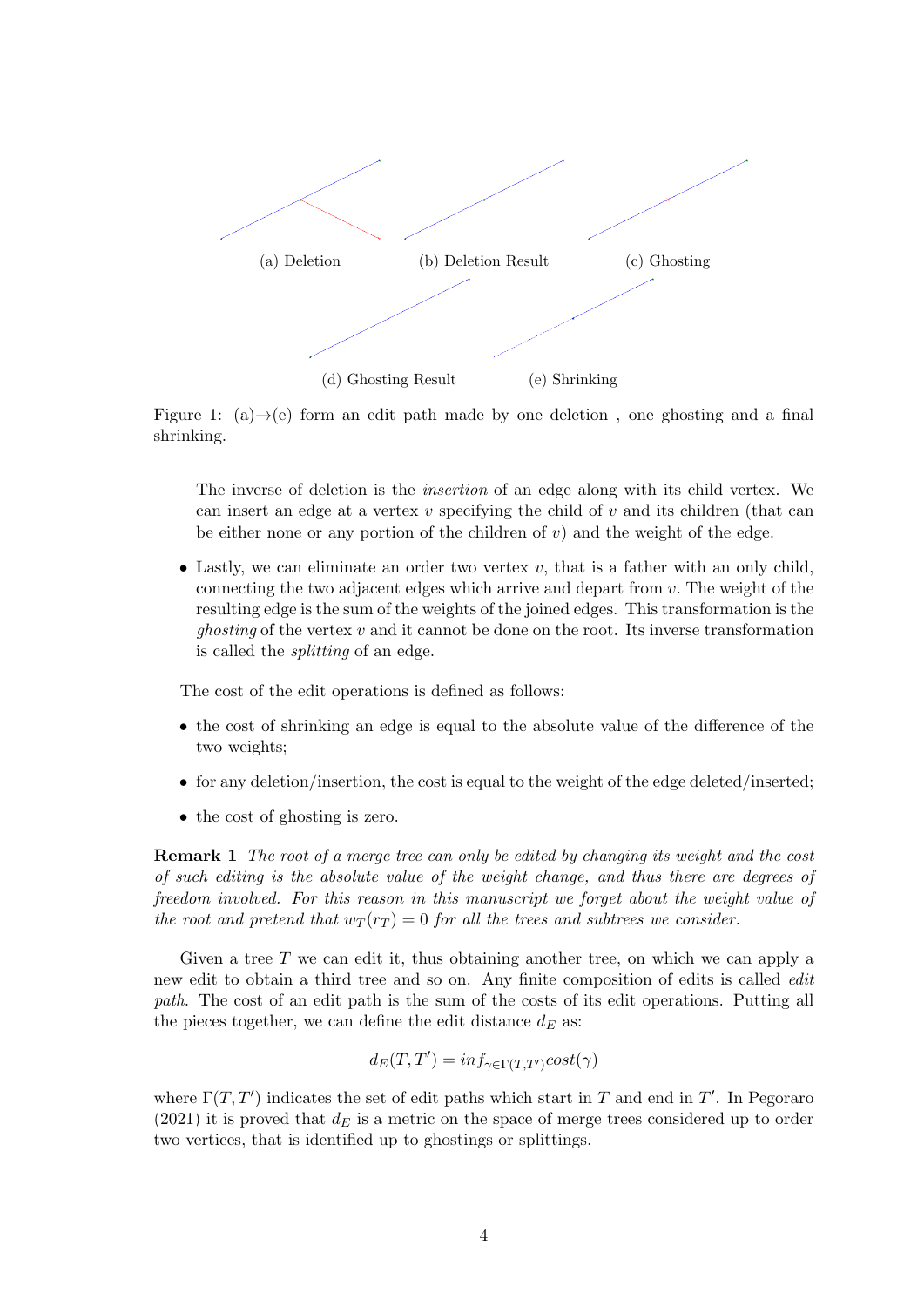## 2.2 Mappings

Given an edit path between two merge trees, its cost is often invariant up to many permutations of the edits. To better work in such environment, we should start considering paths up to some kind of permutation of the edits. The objects called mappings, as defined in [Pegoraro \(2021\)](#page-23-14), help us in doing this, as well as making the metric  $d_E$  more tractable. For this reason now we report their definition. As in [Pegoraro \(2021\)](#page-23-14), we suppose that in the set of vertices of any dendrogram there are not the letters "D" and "G" (which are used to indicate "deletion" and "ghosting"). Since associating an edge to its lower vertex gives a bijection between  $E_T$  and the set  $V_T - \{r_T\}$ , we use the former to indicate the latter set of vertices.

A mapping between T and T' is a set  $M \subset (E_T \cup \{D, G\}) \times (E_{T'} \cup \{D, G\})$  with the following properties:

- (M1) consider the projection of the Cartesian product  $(E_T \cup \{D, G\}) \times (E_{T'} \cup \{D, G\}) \rightarrow$  $(E_T \cup \{D, G\})$ ; we can restrict this map to M obtaining  $\pi_T : M \to (E_T \cup \{D, G\})$ . The maps  $\pi_T$  and  $\pi_{T'}$  are surjective on  $E_T \subset (E_T \cup \{D, G\})$  and  $E_{T'} \subset (E_{T'} \cup \{D, G\})$ respectively;
- (M2)  $\pi_T$  and  $\pi_{T'}$  are injective;
- (M3)  $M \cap (V_T \times V_{T'})$  is such that, given  $(a, b)$  and  $(c, d) \in M \cap (V_T \times V_{T'})$ ,  $a > c$ , if and only if  $b > d$ ;
- (M4) if  $(a, G)$  (or  $(G, a)$ ) is in M, let  $b_1, \ldots, b_n$  be the children of a. Then there is one and only one *i* such that for all  $j \neq i$ , for all  $x \in V_{sub(b_j)}$ , we have  $(x, D) \in M$  (respectively  $(D, x)$ ; and there is one and only one c such that  $c = max\{x' \in sub(b_i)|(x', y) \in M\}$ for any  $y \in V_{T'}$ .

We briefly point out that the conditions  $(M1)-(M2)$  are asking that every vertex is associated to one and only one edit; (M3) guarantees that the couples induced by  $M \cap$  $(V_T \times V_{T})$  respect the tree structures of T and T'; lastly (M4) means that, once all vertices v appearing in the couples  $(v, D)$  or  $(D, v)$  in M are deleted, the points which are coupled with G (that is  $(a, G)$  or  $(G, a)$ ) are all vertices of order two and therefore they can be ghosted.

We call  $Map(T, T')$  the set of all mappings between T and T'.

As in [Pegoraro \(2021\)](#page-23-14), we use the properties of  $M \in Map(T, T')$  to parametrize a set of edit paths starting from T and ending in T', which are collected under the name  $\gamma_M$ .

- $\gamma_d^T$  is a path made by the deletions to be done in T, that is, the couples  $(v, D)$ , executed in any order. So we obtain  $T_d^M = \gamma_d^T(T)$ , which, instead, is well defined and not depending on the order of the deletions.
- One then proceeds with ghosting all the vertices  $(v, G)$  in M, in any order, getting a path  $\gamma_g^T$  and the dendrogram  $T_M := \gamma_g^T \circ \gamma_d^T(T)$ .
- Since all the remaining points in  $M$  are couples, the two dendrograms  $T'_{M}$  (defined in the same way as  $T_M$ , but starting from  $T'$ ) and  $T_M$  must be isomorphic as tree structures. This is guaranteed by the properties of  $M$ . So one can shrink  $T_M$  onto  $T_M'$ , and the composition of the shrinkings, executed in any order is an edit path  $\gamma_s^T$ .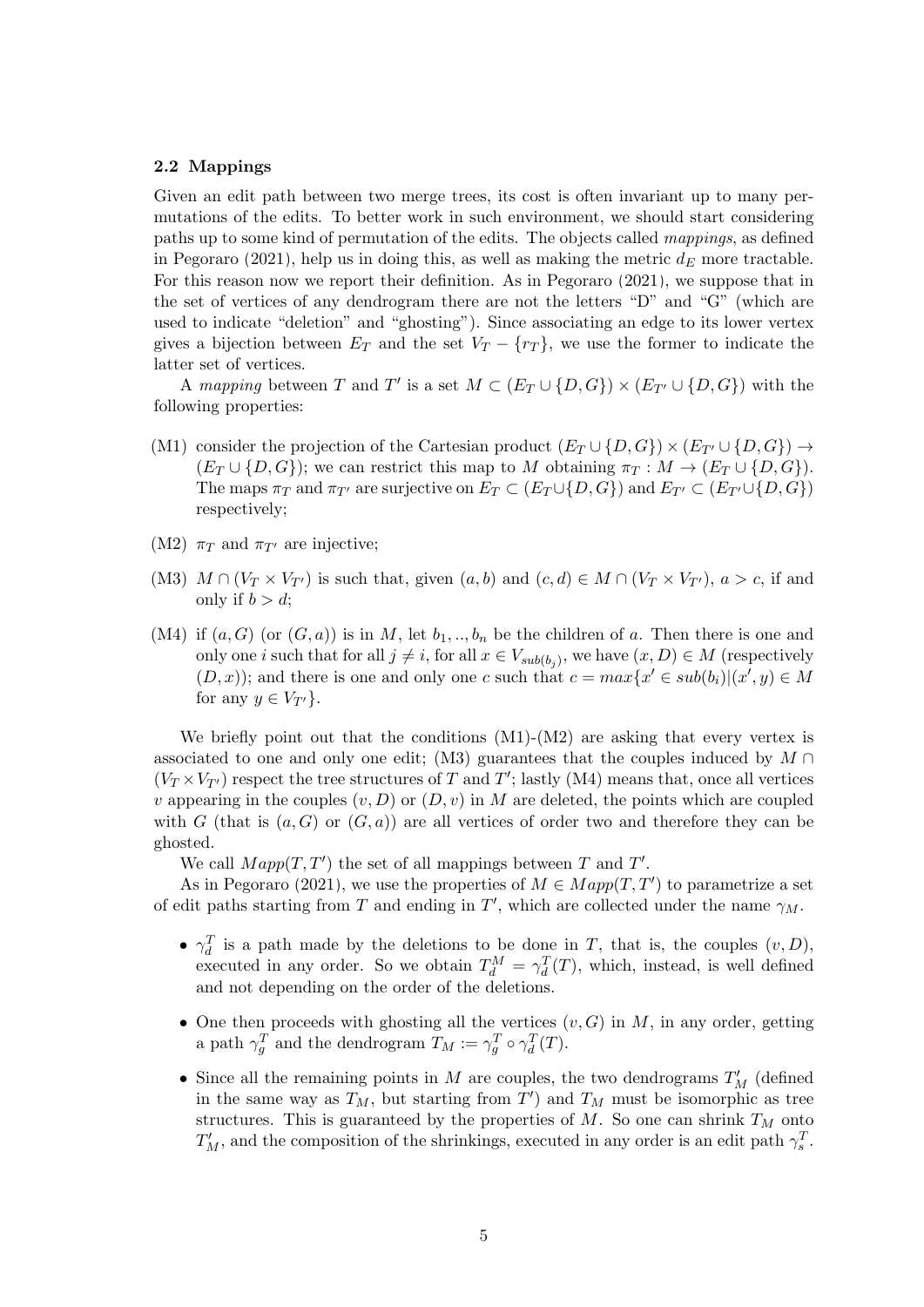<span id="page-5-1"></span>

Figure 2: Given the sets of vertices in Figure [2a](#page-5-1) and Figure [2b,](#page-5-1) the edit path in Figure [1](#page-3-0) is represented by the mapping  $M = \{(B, D), (C, G), (A, A'), (R, R')\}$  between T and T'. With Figure [1b](#page-3-0) being  $T_d^M$  and Figure [1d](#page-3-0) being  $T_M$ ; in this case  $T'_M = T'$ .

By definition:

$$
\gamma_s^T \circ \gamma_g^T \circ \gamma_d^T(T) = T'_M,
$$
  

$$
(\gamma_d^{T'})^{-1} \circ (\gamma_g^{T'})^{-1} \circ \gamma_s^T \circ \gamma_g^T \circ \gamma_d^T(T) = T'
$$

and:

.

where the inverse of an edit path is thought as the composition of the inverses of the single edit operations, taken in the inverse order.

Lastly, we call  $\gamma_M$  the set of all possible edit paths of the form:

$$
(\gamma_d^{T'})^{-1}\circ (\gamma_g^{T'})^{-1}\circ \gamma_s^T\circ \gamma_g^T\circ \gamma_d^T.
$$

Note that the cost of  $\gamma_M$  is well defined:

$$
cost(M) := cost(\gamma_M) = cost(\gamma_d^T) + cost(\gamma_s^T) + cost(\gamma_d^{T'}).
$$

For notational convenience, we collect in  $M_D$  all the deletions of M, in  $M_G$  all the ghostings and in  $C(M)$  all the shrinking edits.

See Figure [2](#page-5-1) for an example of a mapping between merge trees. We conclude this section by recalling that [Pegoraro \(2021\)](#page-23-14) proves that given two merge trees  $T$  and  $T'$ , for every finite edit path  $\gamma \in \Gamma(T, T')$ , there exists a mapping  $M \in Map(T, T')$  such that  $cost(M) \leq cost(\gamma).$ 

#### <span id="page-5-0"></span>3. Order 2 Vertices

With this section we start the investigation of the metric space of merge trees.

As a first step we need to define clearly which space we are interested in studying, in fact, as motivated by [\(Pegoraro, 2021\)](#page-23-14), merge trees should be considered up to some equivalence relationships which we now report.

**Definition 3** Two tree structures T and T' are isomorphic if there  $g: V_T \to V_{T}$  bijective which induces a bijection of edges in the form  $(a, b) \mapsto (g(a), g(b))$ .

**Definition 4** Two merge trees T and T' are isomorphic if there is  $M \in Map(T, T')$  such that  $C(M) = M$  and  $cost(M) = 0$ . While T and T' are equivalent up to order 2 vertices if there is  $M \in Map(T, T')$  such that  $cost(M) = 0$ .

**Remark 2** Is not difficult to see that two merge trees are isomorphic if and only if there is an isomorphism of tree structures  $g : V_T \to V_{T'}$  such that  $w_T((a, b)) = w_{T'}((g(a), g(b))).$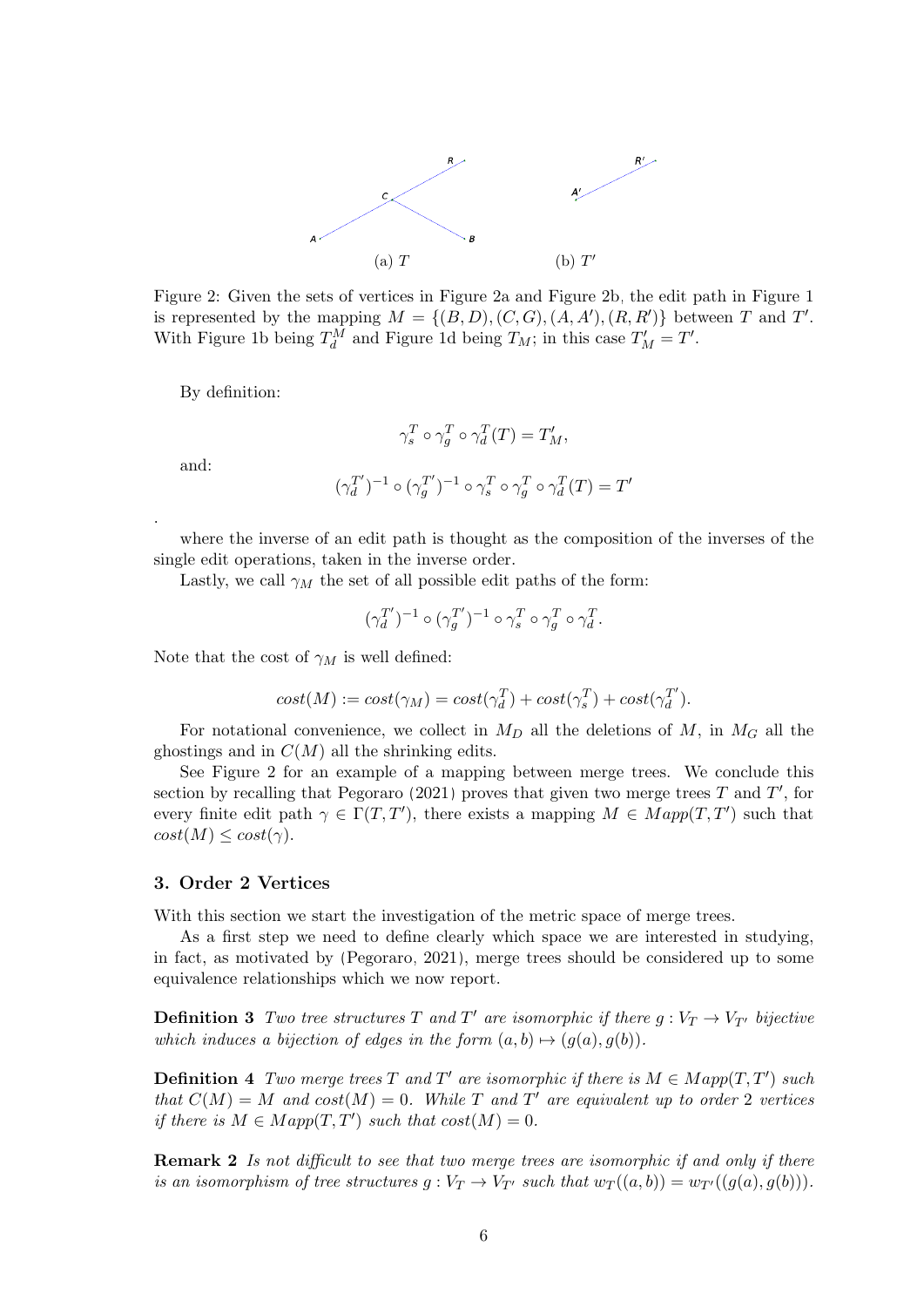We call  $\mathcal T$  the space of merge trees up to isomorphism and then we can define  $\mathcal T_2 :=$  $\mathcal{T}/\sim$ , where  $T\sim T'$  if they are equivalent up to order two vertices. We indicate with  $T_2$  the only representative without order 2 vertices inside the equivalence class  $[T] \in \mathcal{T}_2$ . Note that  $d_E(T, T') = 0$  iff  $T \sim T'$ . This is equivalent to saying that, if we consider the topological spaces  $(\mathcal{T}, d_E)$  and  $(\mathcal{T}_2, d_E)$ , respectively with the pseudo-metric and the metric topology, then  $(\mathcal{T}_2, d_E)$  is the metric space induced by the pseudometric  $d_E$  of T via metric identification i.e.  $x \sim y$  iff  $d(x, y) = 0$ . In particular, the projection on the quotient  $\Pi : \mathcal{T} \to \mathcal{T}_2$  preserves distances and so open balls. In other words we can focus our attention on  $\mathcal{T}$ , to avoid formal complications given by equivalence classes, and most topological result obtained for such space will hold also for  $\mathcal{T}_2$ . Moreover, since  $B_{\varepsilon}(T) = B_{\varepsilon}(T')$  for any  $T \sim T'$ , where  $B_{\varepsilon}(T) := \{T' | d_E(T, T') < \varepsilon\}$ , to obtain local topological results we can always assume  $T = T_2$ .

#### <span id="page-6-0"></span>4. Subspaces

The first structure of  $\mathcal T$  that we point out is that there is a natural notion of dimension for merge trees. If we denote with  $dim(T) := \#E_T$ , that is, the number of edges in the tree structure  $T$ , we can give the following definition. To induce the notion of dimension in  $\mathcal{T}_2$  we do as follows:  $dim([T]) = inf_{T' \in [T]}dim(T')$ , which entails  $dim([T]) = dim(T_2)$ .

Now we can consider trees grouped by dimension.

**Definition 5**  $\mathcal{T}^N = \{T | dim(T) \leq N\}$  for any  $N \in \mathbb{N}$ . The subspaces  $\mathcal{T}_2^N$  are defined analogously.

The results proved in [Pegoraro \(2021\)](#page-23-14), tells us that for any pair of trees the distance between them is given by the length of a path  $\gamma_M$ , with M being a mapping between the two trees. Moreover, looking at how mappings parametrize finite edit paths, we see that if  $T, T' \in \mathcal{T}^N$ , then there is at least a geodesic between them which does not exit  $\mathcal{T}^N$ . By considering  $T_2$  and  $T_2'$  we obtain the same consequence for  $\mathcal{T}_2^N$ . We sum up these things with the following proposition.

**Proposition 1** The spaces  $(\mathcal{T}, d_E)$ ,  $(\mathcal{T}_2, d_E)$ ,  $(\mathcal{T}^N, d_E)$  and  $(\mathcal{T}^N_2, d_E)$  are geodesic spaces.

Understanding how these strata interact with each other and how we can navigate between them can shed some light on the structure of the space  $(\mathcal{T}_2, d_E)$ .

# <span id="page-6-1"></span>5. Topology

Topology plays a central role when investigating the properties of a space. For instance, being able to characterize or identify open, closed and in particular compact sets is fundamental to work with real valued operators defined on such space.

We establish the notation  $||T|| = \sum_{e \in E_T} w_T(e)$ , so that the reversed triangle inequality in the case of merge trees has the following form.

<span id="page-6-2"></span>**Proposition 2** Given  $T$ ,  $T'$  merge trees then:

$$
|||T|| - ||T'||| \leq d_E(T, T')
$$

Note that if  $T \sim T'$  then  $||T|| = ||T'||$  and thus Proposition [2](#page-6-2) holds also in  $\mathcal{T}_2$ . Moreover, given  $C > 0$ ,  $B_C({pt}) = {T \in \mathcal{T} | ||T|| < C}$ . We establish the notation:  $B(C)^N :=$  $B_C({pt})\bigcap \mathcal{T}^N$ .

Before proceeding we recall some topological and metric definitions we will use throughout this section.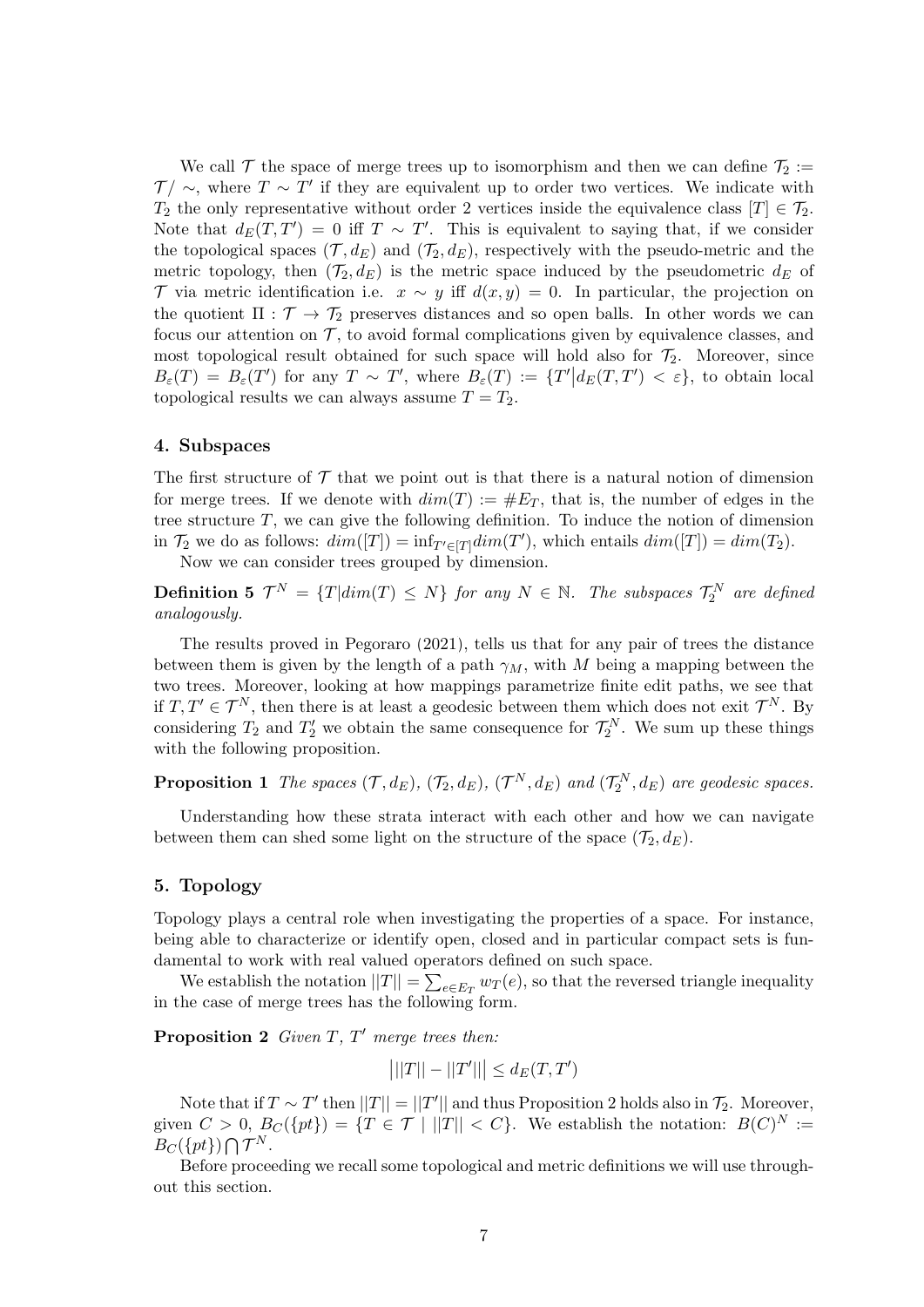**Definition 6** Consider a metric space  $(X, d)$ .

- X is contractible if there is  $x \in X$  with  $F : [0,1] \times X \to X$  continuous such that  $F(0, p) = p$  and  $F(1, p) = x$  for every  $p \in X$ ;
- X is totally bounded is for every  $\varepsilon > 0$  there is a finite collection of points  $x_1, \ldots, x_N$ such that  $X = \bigcup_{i=1}^{N} B_{\varepsilon}(x_i);$
- $X$  is complete if every Cauchy sequence is converging; recall that in metric spaces, a set which is complete and totally bounded is also compact and viceversa;
- X sequentially compact if every sequence in X admits a converging subsequence. In metric spaces it is equivalent to compactness;
- X is locally compact if for every point  $x \in X$  there is an open set U and a compact set K such that  $x \in U$  and  $U \subset K$ .

The following result presents some topological properties of the space  $\mathcal T$  and its subspaces  $\mathcal{T}^N$ . By Section [3,](#page-5-0) all the results which follow hold also for the quotient spaces  $\mathcal{T}_2$ and  $\mathcal{T}_2^N$ .

<span id="page-7-0"></span>**Theorem 1** For any  $N \in \mathbb{N}$ :

- 1.  $(\mathcal{T}, d_E)$  is contractible.
- 2.  $(\mathcal{T}, d_E)$  is not locally compact.
- 3.  $(\mathcal{T}^N, d_E)$  is locally compact.

#### Proof

By Section [3](#page-5-0) we can consider only merge trees such that  $T_2 = T$ .

1. Given  $\lambda \in [0,1]$  and  $T \in \mathcal{T}$  we define  $\lambda \cdot T$  to be the tree obtained by shrinking each edge of T by a factor of  $\lambda$  i.e. if w' is the weight function of  $\lambda \cdot T$ , we have  $w'(v) = \lambda \cdot w(v).$ 

Now consider  $M \in Map(T, T')$ . We call  $M_{\lambda}$  the same mapping but inside  $Map(\lambda \cdot$  $(T, \lambda \cdot T')$ . Since we can take  $\lambda$  outside the cost of all the edits, then  $cost(M_{\lambda}) =$  $\lambda \cdot cost(M)$ . In other words  $d_E(\lambda \cdot T, \lambda \cdot T') \leq \lambda \cdot d_E(T, T') < d_E(T, T')$ .

This of course implies that  $F : [0,1] \times T \to T$ , such that  $F(t,T) = t \cdot T$  is continuous, and so  $\mathcal T$  is contractible.

2. We prove that given for any tree T and any  $\varepsilon > 0$ ,  $B_{\varepsilon}(T)$  is not complete. Build the following Cauchy sequence: let  $T_0 = T$  and obtain the tree  $T_n$  by attaching to a leaf of  $T_{n-1}$  a pair of edges, each with length  $\frac{\varepsilon}{2 \cdot 2^n}$ . Consider  $n > m$ , then  $d_E(T_n, T_m) \leq \varepsilon \sum_{k=m}^n 2^{-k}$  which is arbitrarily small as n, m increase. Thus  $\{T_n\}$  is a Cauchy sequence. Moreover  $d_E(T,T_n) \leq \varepsilon \sum_{k=0}^n 2^{-k} \leq \varepsilon$  and thus  $\{T_n\} \subset B_{\varepsilon}(T)$ .

Suppose that exists  $T'$  such that  $T_n \to T'$ . By construction we know  $\#V_{T_n} \to \infty$ . Let  $M_n \in Map(T_n, T')$  minimizing mapping. Clearly  $cost(M_n) \to 0$ . For ease of notation we call  $C_n := C(M_n)$  and  $D_n := (M_n)_D$ .

By definition  $\#C_n \leq K = dim(T')$ . We know that all the vertices in  $V_{T_n} - V_T$ have one sibling since they are added as couples. This means that, even if we take away K vertices, at least one out of every pair of the remaining siblings will be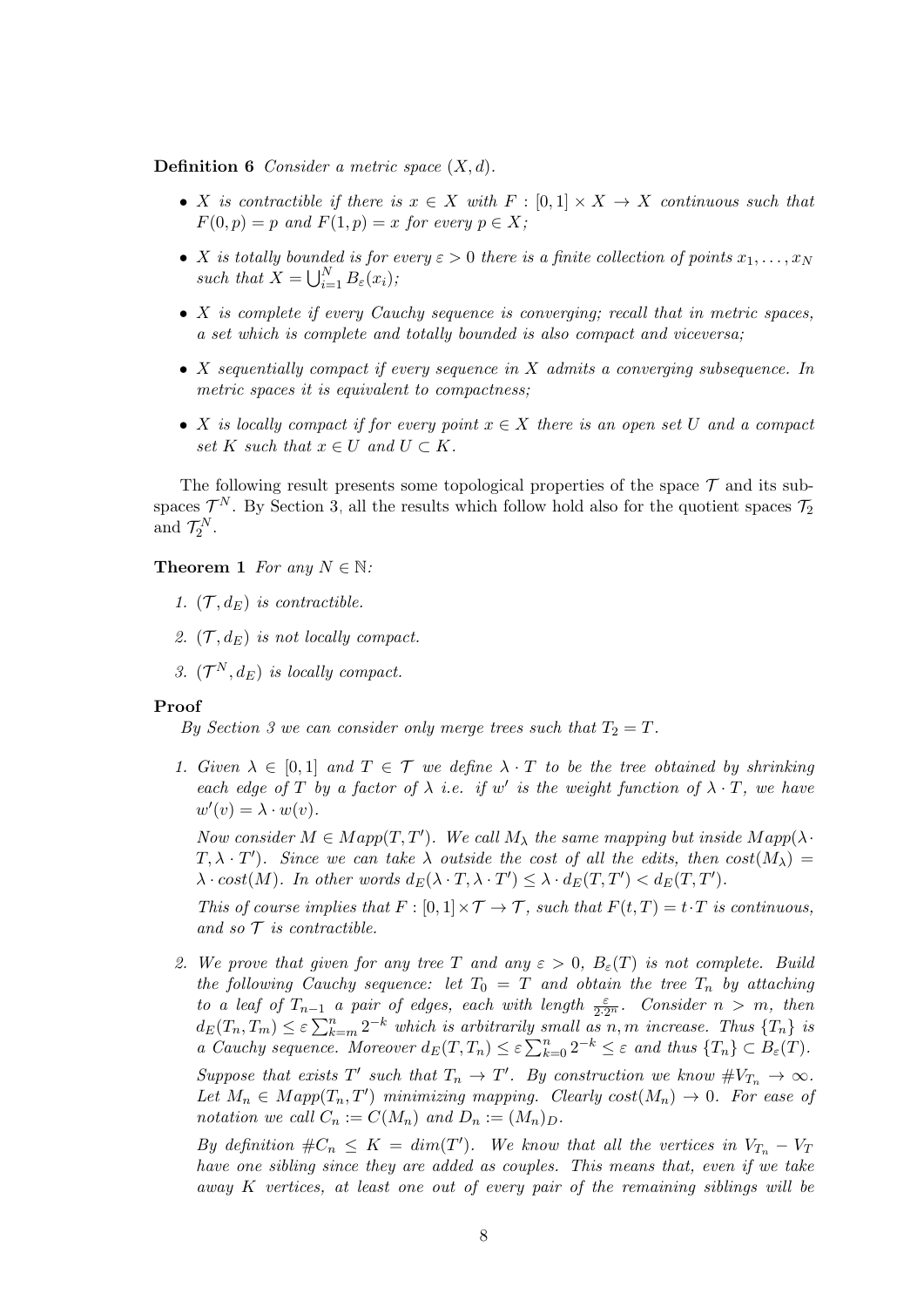deleted once  $dim(T_n) > dim(T')$ . Of course  $cost(M_n) \geq cost(C_n) + cost(D_n)$  and so  $cost(D_n) \rightarrow 0.$ 

But  $cost(D_n) > \varepsilon \cdot \frac{1}{2}$  $\frac{1}{2}\sum_{K}^{n}\frac{1}{2^{n}}$  and so it does not go to zero.

This shows that  $C = \overline{B_{\varepsilon}(T)}$  is not compact. In fact  $\{T_n\} \subset C$  is a Cauchy sequence but it is not converging.

3. We need to prove local compactness and we do so via sequential compactness.

Consider  $T \in \mathcal{T}^N$  and  $\{T_n\} \subset \overline{B_{\varepsilon}(T)}$  with  $\varepsilon < \min_{v \in V_T} w_T(v)$ .

If we consider an edge  $l = (v, v')$  in T, along the sequence  $T_n$  we know that l will never get wholly deleted. It might be split, shrunk but it will never disappear.

We fix a sequence of mappings  $M_n$  such that  $M_n \in Map(T, T_n)$  and  $cost(M_n) =$  $d_E(T,T_n)$ . For any edge  $l = (v, v')$  in T, with  $v < v'$ , we consider the set  $E_n^l = \{e_n^k\}$ such that  $e_n^k \in M_n$  edits the edge l. With that we mean: shrinkings of l, splittings inserting points w with  $v < w < v'$  (note that these appear only after the shrinkings), insertion of edges in points w with  $v \leq w \leq v'$ . Of course for each n, we might have  $e_n^1, e_n^2,...$  acting on the same edge. While there can be at most one shrinking on l for each n, there can be multiple insertions or splittings; of course this number is uniformly bounded because of the dimension constraints.

For a fixed n we have a natural order between splittings, given by the height at which the new point is inserted, and a similarly induced partial ordering between insertions. Insertion are comparable with respect to this partial order if they happen at different heights. We fix a random order on insertions happening at the same vertex so that all insertions are completely ordered. For a fixed  $l$  we partition these edits into  $Sh<sup>n</sup>$ ,  $S_k^n$  and  $I_{k',k}^n$ , which, for each n, collects the elements in  $E_n^l$  which are respectively the shrinking, the k-th splitting and the  $k$ -th insertion at the  $k'$ -th inserted vertex. One can set  $k' = 0$  being the index of v, and  $k' = -1$  being the index of v'.

We know that for each edge  $l$ :

- $Sh = \bigcup_n Sh^n$  is at most countable, and the sequence given by the different weights of l obtained through the shrinkings, is a sequence in  $[L-\varepsilon, L+\varepsilon]$ , with L the original length of l. Then we can extract a converging subsequence.
- $S_k = \bigcup_n S_k^n$  is at most countable, then the ratio of the distance in height between v and the splitting point, over the length of l (after the shrinking of the n-th mapping) form a sequence in  $[0, 1]$ . So we can extract a converging subsequence in  $[0, 1]$ . In other words we can find a subsequence of edits which converges to a certain splitting.
- $I_{k',k} = \bigcup_n I_{k',k}^n$  is at most countable for every k, k'; the length of the inserted edges form a sequence in  $[0, \varepsilon]$ . So for every k, k' we can extract a converging subsequence.

If some of the sets defined above are finite we discard from the sequence the indexes n which appear in the collection of edit, being it Sh,  $S_k$  or  $I_{k/k}$ . Note that, by the dimension bounds, we have a finite number of such sets, for a finite number of edges.

Thus, for every edge l, we proceed in this way:

(a) since Sh is countable we extract a converging subsequence of shrinkings.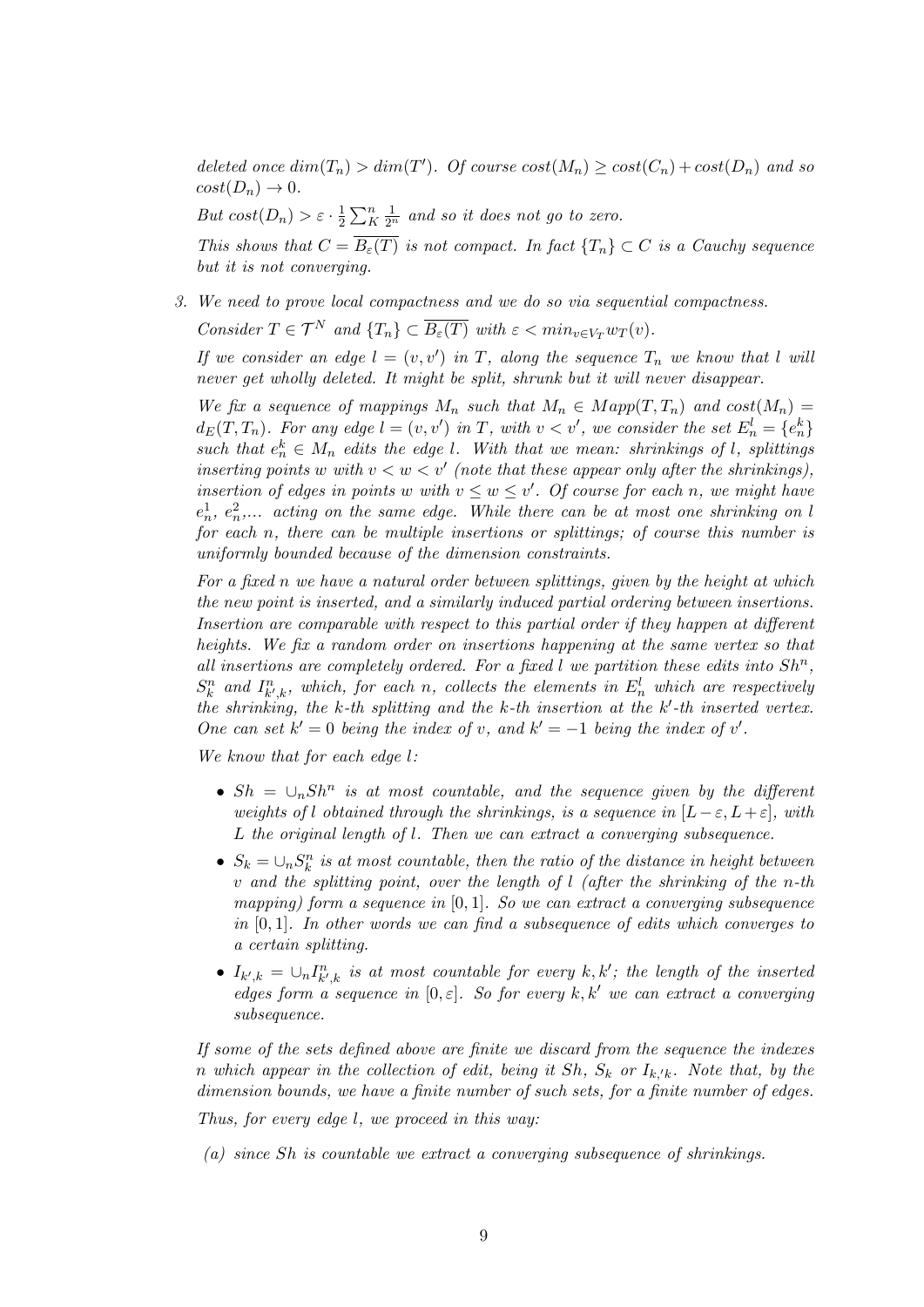- (b) starting from  $k = 1$ , from the subsequence just obtained we extract a converging subsequence of splitting locations. Starting from this sequence we repeat the extraction procedure for  $k = 2$ , then recursively till we reach k such that  $S_k$  is empty. Again if, for some k,  $S_k$  is finite, we simply discard elements of the subsequence appearing in  $S_k$ .
- (c) lastly, from the last set of indexes we obtained, we extract from  $I_{k',k}$  a converging subsequence of insertions for every  $k$  and  $k'$ ; working on  $k$  and  $k'$  as in the previous point. In a finite number of steps we reach  $I_{\widehat{k'},\widehat{k}}$  such that for all  $k' > \widehat{k}'$  and  $k > \widehat{k}$ ,  $I_{k,k'} = \emptyset$ .

Given any ordering on the edges, we recursively apply this for every l, and obtain a subsequence which, with an abuse of notation, we still call  $\{T_n\}$ .

We fix n and take for every edge the edits in  $Sh^n \cup_k S_k^n \cup_{k',k} I_{k',k}^n$ . If we take the uninio of such edits over the edges l we obtain a mapping  $N_n$  for every n. The mapping  $N_n$ is defined on T and by construction is contained in  $M_n$ . Note that  $N_n$  collects all the edits which are applied by  $M_n$  on T that is all the shrikings and splitting, plus all the insertions which are made directly on the vertices of  $T$  or on the splittings already applied. In other words  $M_n - N_n$  is made by insertions which are applied on edges which are obtained by other insertions.

Call  $ST_n$  the tree obtained from T with the edits in  $N_n$ . Then clearly  $N_n \in Map(T, ST_n)$ . For what we have said,  $T_n$  can be obtained from  $ST_n$  with the edits in  $M_n-N_n$ , which are only a particular case of insertions.

By construction, any edit in  $N_n$  is part of a converging sequence of edits: shrinking converge to a final weight value, splittings converge to a final position on the edge and insertions converge to a final weight of the inserted edge. We call  $\overline{N}$  the mapping obtained with the limit of the edits of  $N_n$ . Clearly  $cost(N_n) \rightarrow cost(\overline{N})$ . Let ST be the tree obtained from T with N. We have  $ST_n \rightarrow ST$ . In fact, consider one edge  $l \in E_T$ . Take for instance the sequence of shrinkings in  $Sh = \{e_1, \ldots, e_n, \ldots\}$ parametrized such that  $w_{ST_n}(l) = e_n$  and  $e_n \to e$ . For any fixed  $\epsilon$  and for n big enough we know  $|e_n - e| < \epsilon$ . Thus  $|w_{ST_n}(l) - w_{ST_{n+1}}(l)| < \epsilon$  is a shrinking with cost less then  $\epsilon$ . For the same edge l there are at most N splittings, each edit splits  $l$  in  $E_{ST_n}$  at a certain height. Similarly, the difference in heights between splittings in  $S_k^n$  and  $S_k^m$  with  $m > n$  is going to zero, and thus we can again choose n big enough so that the k−th splitting of  $ST_n$  can be turned in the k−th splitting of  $ST$ , for all k, with cost less than  $\epsilon$ . The same reasoning can be done on the weights of the insertions. Thus we can go from  $ST_n$  to  $ST$  with a finite set of edits, with cost less that  $\epsilon$  and whose number is uniformly bound. For instance we know that on every tree we can have at most  $N$  shrinkings,  $N$  ghostings, and  $N$  insertions. Thus, for every  $\epsilon$ , there is n big enough such that  $d_E(ST_n, ST) < 3N\epsilon$ . We remark that, since  $N_n \subset M_n$ , then  $cost(N_n) \leq \varepsilon$  for every n, and thus  $d_E(T, ST) \leq \varepsilon$ .

At this point we have obtained a sequence  $\{ST_n\}$  such that:  $ST_n \to ST$  in  $B_{\varepsilon}(T)$ and  $V_{ST_n} \subset V_{T_n}$ . Then next natural step is to recursively "enlarge"  $ST_n$ .

Take each  $M_n$  and substitute each edit in  $N_n \subset M_n$  with its limit  $\overline{N}$ , obtaining  $\overline{M_n}$ . Note that  $cost(M_n) \rightarrow cost(\overline{M_n})$  as n grows.

We can obtain a new sequence of trees  $T'_n$  and mappings  $M'_n \in Map(ST, T'_n)$  in this way:

•  $T'_n$  is obtained from T applying the mapping  $\overline{M_n}$ .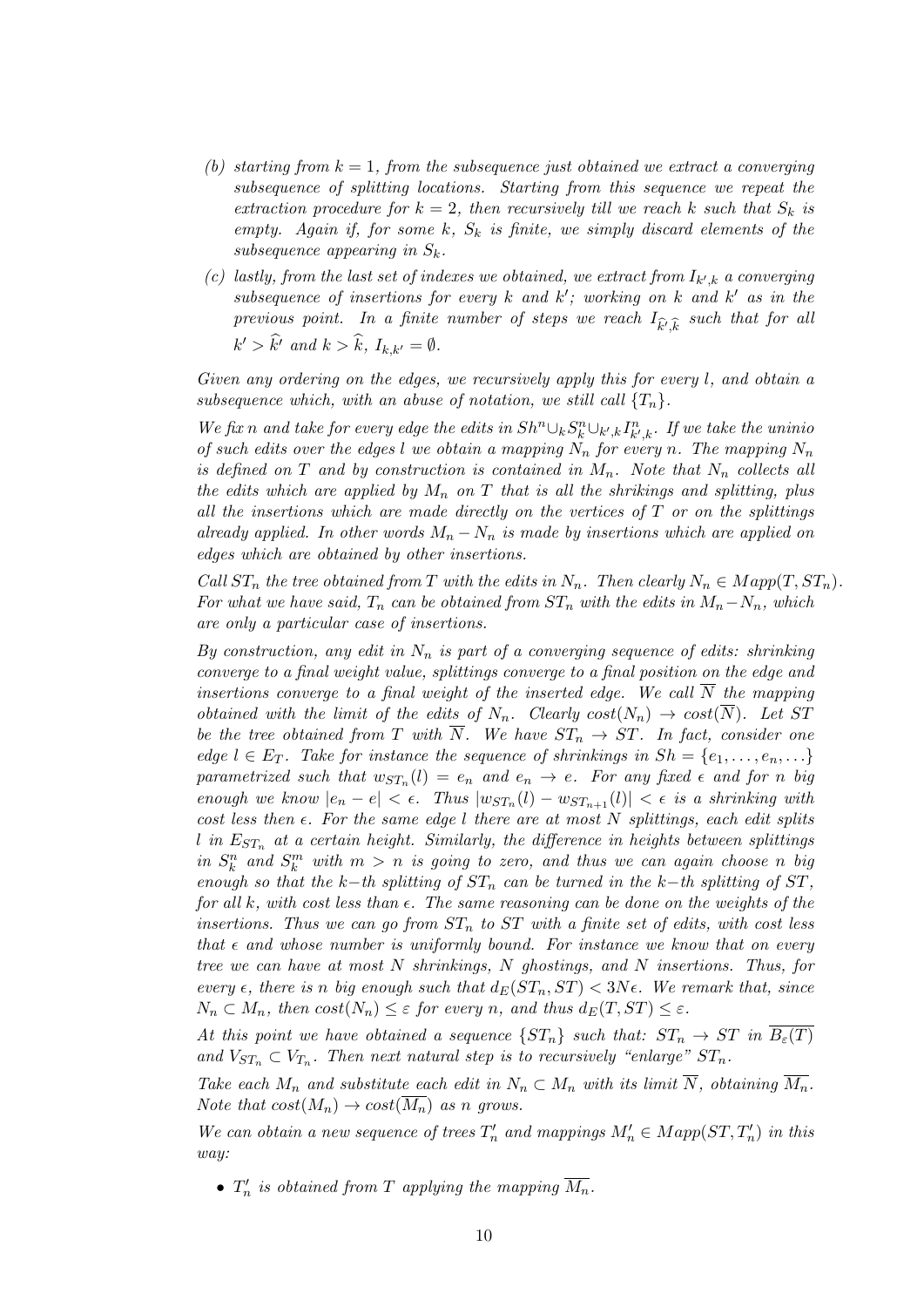•  $M'_n \in Map(ST, T'_N)$  is the mapping induced by the identifications given by the composition of the paths:  $T \stackrel{N}{\rightarrow} ST \stackrel{M_n-N}{\rightarrow} T'_n$ ; which is well defined since  $\overline{M_n} - \overline{N}$  is made only by insertions to be done on ST. Thus we can identify  $M'_n$  as given by the "identity" on the vertices of ST, and the edits in  $M_n - N_n$ , which, as already noted, are only insertions. We call  $id_{ST}$  the set of couplings embedding ST into  $T_n'$ .

The first thing we highlight is that, since  $M_n \to \overline{M_n}$ , in the sense that their edits converge as already explained, then  $d_E(T_n, T'_n) \to 0$ . So in  $\{T'_n\}$  converges to a limit point, so does  ${T_n}$ . For the same reason we have that also  ${T_n'}$  is a Cauchy sequence.

We can perform the steps which lead us to obtain  $\{ST_n\} \to ST$  starting from T and the sequence  ${T_n}$ , but taking ST as "reference tree" and  ${T_n}$  as initial sequence. So we obtain the subsequence of  $\{ST_n\}$  which we use to build sequence  $\{ST_n'\}\rightarrow ST'$ along with mappings  $N'_n \in Map(ST, ST'_n)$ . For notational convenience, any time we throw away indexes from  $\{T_n'\}$ , we remove the same indexes also from  $\{T_n\}$ .

The key point is that  $id_{ST} \subset N'_n$  for all n and, in particular, we have  $ST \neq ST'_n$ if and only if  $id_{ST} \subsetneq N'_n$ . Since  $M'_n - N'_n$  contains only insertions to be applied on edges which have already been inserted in ST, if there are no such edges, we have  $ST=T'_n$ .

Now we relate  $\{ST'_n\} \to ST'$  with T and  $\{ST_n\} \to ST$ . To do so, consider:  $A_n =$  $(N'_n - id_{ST}) \bigcup N_n$ . By construction  $A_n \in Map(T, ST'_n)$ . For what we have said, either  $N_n \subsetneq A_n$  or  $ST = T'_n$  and so  $A_n = N_n = M_n$ . On top of that  $A_n \subset M_n$ and thus  $d_E(T, ST') \leq \varepsilon$ . Now, call  $SST_n$  the merge tree obtained by editing T with the edits contained in  $A_n$ : either  $V_{ST_n} \subsetneq V_{SST_n}$  or  $SST_n = T_n$ . Moreover, since  $N_n \to \overline{N}$  and  $ST'_n \to ST'$  we get  $SST_n \to ST'.$ 

Thus, this further step has produced a a sequence of merge trees  $\{SST_n\}$  "bigger" than  $\{ST_n\}$  and such that  $SST_n \to ST'$  with  $d_E(T, ST') \leq \varepsilon$ .

We can recursively repeat this procedure and obtain a converging sequence  $G_n$  which, after a finite number of steps (thanks to the bound on the edge number), will have  $G_n = T_n$  for all n; and  $G_n$  converges inside  $B_{\varepsilon}(T)$ .

ш

Theorem [1](#page-7-0) states that our spaces are "without holes", that is we can continuously shrink the whole space onto the tree with one vertex and no edges and so  $\mathcal{T}$  and  $\mathcal{T}^N$  are contractible. As predictable  $\mathcal T$  has at every point issues with losing compactness because of the growing dimension of the trees. However, now we see that these compactness issues can be solved by setting an upper bound on the dimension, which means working in  $\mathcal{T}^N$  for some N. Thus we can further characterize the subspaces  $\mathcal{T}^N$  (and  $\mathcal{T}_2^N$ ) with the following results.

<span id="page-10-0"></span>**Theorem 2** The metric spaces  $(\mathcal{T}^N, d_E)$  and  $(\mathcal{T}_2^N, d_E)$  are complete. **Proof** It's enough to prove it for  $(\mathcal{T}^N, d_E)$ .

Consider a Cauchy sequence  $\{T_n\}_{n\in\mathbb{N}}$ . By Proposition [2,](#page-6-2)  $|||T_n|| - ||T_m||| \leq d_E(T_n, T_m)$ . Thus,  $\{||T_n||\}$  is a Cauchy sequence and thus, it converges in R. In other words,  $||T_n|| \rightarrow$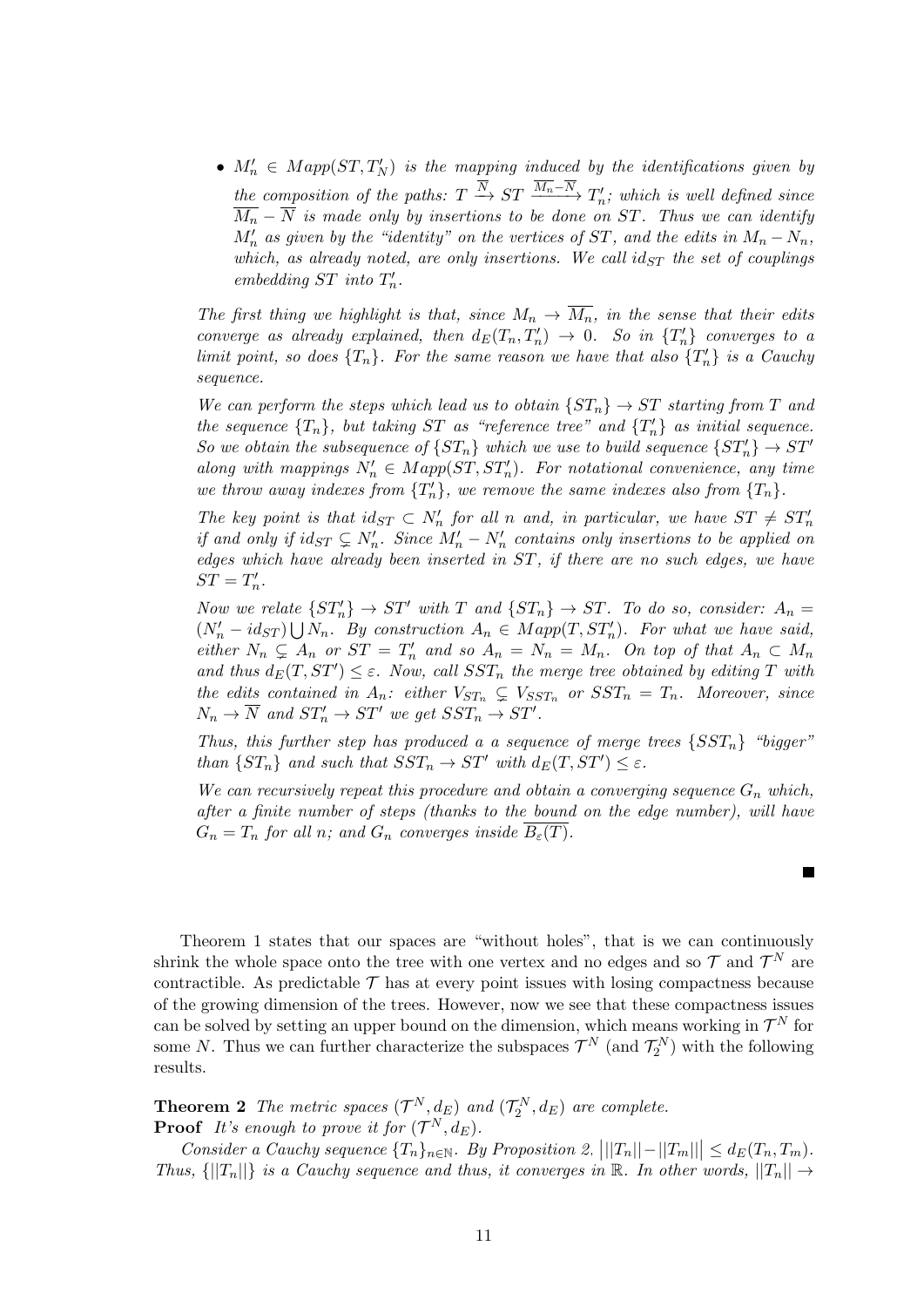C. If  $C = 0$  then  $T_n \to 0$ , the tree with one vertex and no edges. Therefore, we can suppose  $C > 0$ .

Define  $\epsilon(T) := min_{e \in E_T} w_T(e)$ . In the proof of Theorem [1](#page-7-0) we show that  $B_r(T_m)$  is compact for every  $r < \epsilon(T_m)$ . We know  $\{\epsilon(T_n)\}\$ is a bounded sequence in  $\mathbb R$  and thus, up to taking a subsequence, it converges. If  $\epsilon(T_n) \to q > 0$  then, the sequence  $\{T_n\}$  is definitely in a compact ball of the form  $B_{\epsilon(T_m)}(T_m)$ . In fact, fix  $0 < \lambda$  such that  $\lambda N < q$ ; we can find m such that  $(|\epsilon(T_m) - q| + \lambda)N \leq \epsilon(T_m)$  and  $d_E(T_m, T_n) \leq \epsilon(T_m)/2$  for all  $n > m$ . Thus we can build  $\hat{T}_m$ , obtained from  $T_m$  by raising the weight of its maximal edges by  $|\epsilon(T_m) - q| + \lambda$ , so that  $q < \epsilon(T_m)$ . We now that, at most, we need to shrink N edges by  $|\epsilon(T_m) - q| + \lambda$ . Thus:

$$
d_E(T_m, \widehat{T}_m) < N(|q - \epsilon(T_m)| + \lambda) \le \epsilon(T_m)
$$

Moreover for  $n > m$  we have  $d(\widehat{T}_m, T_n) \leq d_E(\widehat{T}_m, T_m) + d_E(T_m, T_n) \leq \epsilon(T_m)$  and so  ${T_n}$  converges.

Suppose then  $\epsilon(T_n) \to 0$ . For all n, take  $T_n$ , and obtain  $T_n^1$  by deleting argmin<sub>e</sub> $\epsilon_{E_{T_n}} w_{T_n}(e)$ . By construction we know  $d_E(T_n, T^1, n) \le N\epsilon(T_n)$  and thus  $d(T_n, T_n^1) \to 0$ . So, if  $\{T_n^1\}$  converges, also  $\{T_n\}$  converges. We repeat the same reasoning as above, considering  $\{\epsilon(T_n)\};$ if  $\epsilon(T_n^1) \to q > 0$  we are done, otherwise we take  $\{T_n^1\}$  and obtain  $\{T_n^2\}$  removing the smallest edge and repeat again the procedure. Since  $#E_{T_n} \leq N$ , we know  $#E_{T_n} \leq N - 1$ and so  $\#E_{T_n^j} \leq N - j$  etc. Since  $T_n^j \to C$ ,  $0 < \#E_{T_n^j}$  and thus in a finite number of step we obtain  $\{T_n^j\}$  which converges and so does  $\{T_n\}$ .

We can now use completeness to characterize compactness inside the subspaces previously defined.

**Proposition 3** The set  $\overline{B(C)^N}$  in  $({\cal T}^N,d_E)$  is complete and totally bounded. And the same holds for  $\overline{B(C)^N}$  in  $(\mathcal{T}_2^N, d_E)$ .

**Proof** We prove it for  $||T|| \leq C$  in  $(\mathcal{T}^N, d_E)$ .

Completeness is easily obtained because, given a Cauchy sequence  $\{T_n\}$  with  $dim(T_n) \leq$ N and  $||T_n|| \leq C$ , then by Theorem [2](#page-6-2) and Proposition 2 we have:  $T_n \to T$  and  $||T_n|| \to$  $||T|| \leq C.$ 

Now we prove the second statement of the proposition. For a fixed N we only have a finite number of available tree structures having  $dim(T) \leq N$ . The weight of every edge in such tree structures is bound to be in  $(0, C]$ . Fix  $\varepsilon > 0$  and take a sequence of numbers  $0 = a_1 < \ldots < a_M = C$  such that  $a_{i+1} - a_i < \varepsilon/N$ . Let Consider  $w_i = (a_{i+1} + a_i)/2$ .

For each of the available tree structures, take all possible combinations of weights  $w_1, \ldots, w_N$  for the edges. For instance, if we consider the tree structure T with just two vertices  $a < b = r<sub>T</sub>$  and one edge  $e = (a, b)$ ; then we have N possible merge trees given by  $w_T(e) = w_i$ . When we have three vertices and two edges  $E_T = \{e, e'\}$  we need to take all the combinations  $w_T(e) = w_i$  and  $w_T(e') = w_j$  and so on and so forth. We call this finite set of merge trees  $A_{\varepsilon}$ .

Take now a merge tree T with  $dim(T) \leq N$  and  $||T|| \leq C$ . There is at least one tree  $T' \in \mathcal{A}_{\varepsilon}$  and such that there is  $g: V_T \to V_{T'}$  isomorphism of tree structures with  $|w_T(e) - w_{T'}(g(e))| < \varepsilon/N$ . Which implies  $d_E(T, T') \leq \varepsilon$ .  $\blacksquare$ 

Thus, by well known results, we have the following corollary which tells us that whenever we can bound the norm of some merge trees and their dimension, we know that we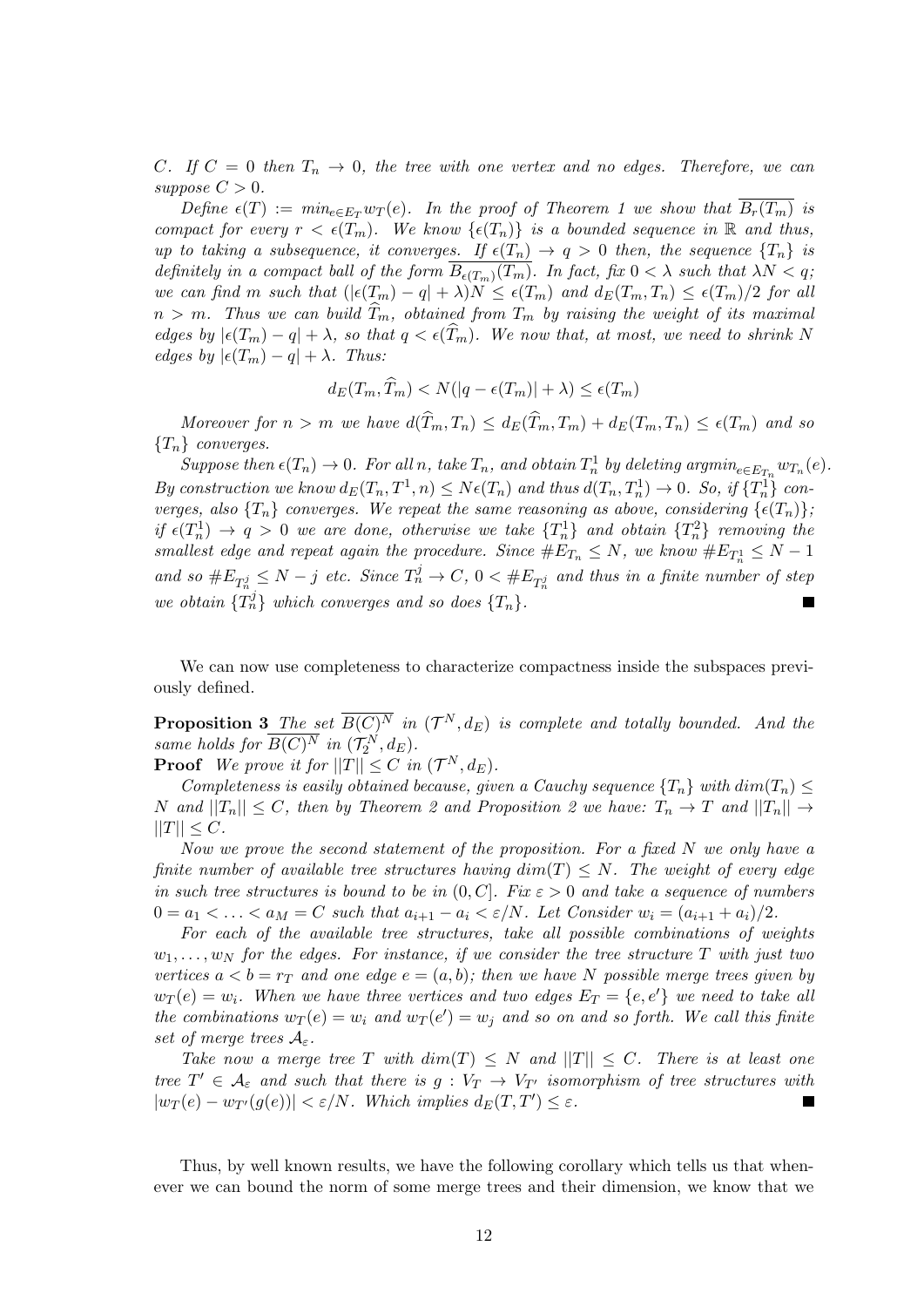are moving inside a compact set. In other words we are not far away from the behavior of  $\mathbb{R}^N$ .

**Corollary 1** The sets  $\overline{B(C)^N}$  in  $(\mathcal{T}^N, d_E)$  and  $\overline{B(C)^N}$  in  $(\mathcal{T}^N_2, d_E)$  are compact sets.

#### <span id="page-12-0"></span>6. Frechét Means

In this section we take the next step in the study of the space  $(\mathcal{T}, d_E)$ , focusing on the Frechét means of a set of trees. Relying heavily on the results obtained in Section [5](#page-6-1) we obtain that these objects exists in  $(\mathcal{T}, d_E)$  and  $(\mathcal{T}_2, d_E)$ .

Frechét means are objects of particular interest in data analysis. They are defined as the minimizers of operators which look for central points in the distribution of a random variable. More formally, given X random variable with values in  $(M, d_M)$  metric space, a p–Frechét mean is defined as  $\operatorname{argmin}_{q \in M} \mathbb{E}_X(d_M(q, x)^p)$  - if it exists. Often this definition is given with  $p = 2$  but, at this point we have no reasons to make this choice. In this work we deal with empirical distributions, which amount to considering the case of a finite sets of merge trees.

As generalization of the idea of "average", or 0-dimensional summary of a random variable, Frechét means are among the most used statistics and data analysis for manifold valued data [\(Davis, 2008\)](#page-22-13) but not only [\(Turner et al., 2014;](#page-24-4) [Calissano et al., 2020\)](#page-22-8), and are used as starting points to build more refined tools [Pennec \(2018\)](#page-23-6).

**Proposition 4** Given  $T_1, \ldots, T_n$  merge trees and  $p > 0$ ; then exist at least one  $\overline{T}$  such that:

$$
\overline{T} = argmin_{T} \sum_{i} d_{E}^{p}(T, T_{i})
$$

**Proof** Since  $\mathcal{F}(T) := \sum_i d_E^2(T, T_i)$  is a continuous real valued function, if we can restrict the minimization domain in some compact subset of  $\mathcal T$ , we obtain the result, since continuous functions preserve compactness.

First we know that, if  $\overline{T}$  exists, then  $||\overline{T}|| \leq \sum_i ||T_i||^2$ . Otherwise  $\mathcal{F}(\{pt\}) < \mathcal{F}(\overline{T})$ , with  $\{pt\}$  being the tree with no edges. Lets call  $N_i = dim(T_i)$  and  $N = \sum_i N_i$ . Consider T such that  $\#L_T = R$  with  $R > N$ . For all i, any geodesic between T and  $T_i$  deletes at least  $R-\#L_{T_i}$  edges of T. Since  $\#L_{T_i} \leq N_i$ , we have  $\sum_i R-\#L_{T_i} > \sum_i R-\#N_i > R(n-1)$ . This implies that there is at least one leaf of  $T$  which is deleted all the times. Then, if we delete it, we obtain  $T'$  such that, for all i,  $d_E(T', T_i) < d_E(T, T_i)$ .

Thus, the number of leaves of  $\overline{T}$  cannot exceed N. But this immediately implies that, if it exists,  $dim(\overline{T}) < 2N$ .

Since we have a bound on the norm and the dimension of  $\overline{T}$ , we can restrict the optimization domain on a compact set, which means that  $\overline{T}$  exists.

Thus, for any finite set of trees, we can minimize the function  $T \mapsto \sum_i d_i^p$  $_{E}^{p}(T,T_{i}),$ obtaining a  $p$ -Frechét mean of the subset. We also make the following claim which is still to be investigated.

**Claim 1** Given  $T_1, \ldots, T_n$  merge trees, if  $T_i \in \mathcal{T}^N$ , then there is at least one Frechét mean  $\overline{T}$  such that  $\overline{T} \in \mathcal{T}^N$ .

This claim is supported by the fact that  $\mathcal{T}^N$  are geodesic spaces, and thus is reasonable that we do not need to increase the dimension to find a Frechet mean.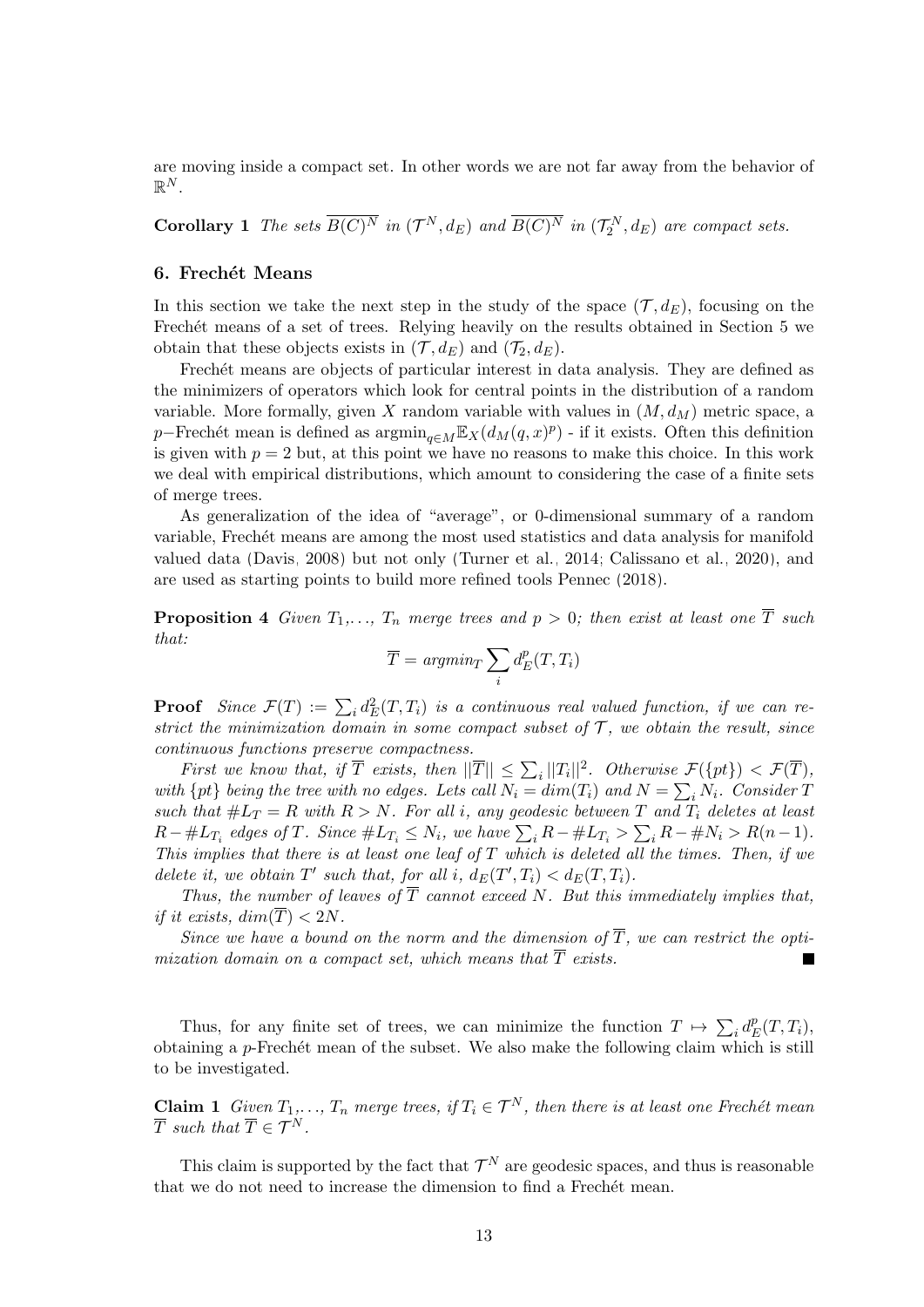# <span id="page-13-0"></span>7. Metric Structure

When working outside linear spaces there are many definitions that must be reinterpreted and generalized to work where no linear structure is available. In the case of manifold, the most common way to do so is exploiting locally the linear structure of the tangent space and to focus on the geodesic nature of straight lines in linear spaces. For instance in Geodesic Principal Component analysis [\(Huckemann et al., 2010a\)](#page-23-8), principal components are replaced by geodesic minimizing the average distance from data points and orthogonality if verified in the tangent space at the barycenter. Moreover the geodesic structure of a space is strictly connected to its curvature in the metric geometry sense [\(Bridson](#page-22-15) [and Haefliger, 1999\)](#page-22-15), also called *Alexandrov's curvature*, which in turns is often used to show convergence of statistical estimation algorithms [\(Sturm, 2003;](#page-24-5) [Miller et al., 2015;](#page-23-13) [Chakraborty and Vemuri, 2015\)](#page-22-16).

For these reasons we want to get a better understanding of the metric structure of the tree space, with particular attention to its geodesic paths. Since the cost of geodesic paths with the metric  $d_E$  is often invariant up to many permutations of the edits, we explore the metric structure of  $\mathcal T$  assuming the point of view of mappings.

The first thing that we prove is that  $(\mathcal{T}, d_E)$  and  $(\mathcal{T}_2, d_E)$  are not well behaved in terms of curvature/geodesic structure, in fact we have non-uniqueness issues arising in every neighbor of every tree.

<span id="page-13-1"></span>**Proposition 5** For every  $T \in \mathcal{T}$ , for every  $\varepsilon$ , exists  $T' \in \mathcal{T}$  such that T and T' are connected by multiple minimizing mappings and  $d_E(T, T') < \varepsilon$ .

**Proof** It is enough to attach to any of the leaves of  $T$  a pair of equal branches of length less than  $\varepsilon/2$  each, obtaining T'. WLOG let  $l_1, l_2$  be the two added leaves and let x be their father in  $T'$ .

Then we can build two mappings M and M' such that:  $M \cap M' = \{(v, v) \text{ for all } v \in$  $V_T, v \neq x\}, (D, l_1), (D, l_2), (x, x) \in M$  and  $(D, l_1), (x, l_2), (G, x) \in M'$ . The cost of both mappings is  $\varepsilon$ .

The set of points in whose neighbors there are non-unique minimizing mappings (and so geodesics) is therefore the whole space. We want to get a better understanding of the origins of these problems. For example, consider the trees in Figure [2.](#page-5-1) Suppose  $w(A) = w(B) < \varepsilon/2$  and  $w(A') = w(C)$ ; then both  $M = \{(B, D), (C, G), (A, A')\}$  and  $M' = \{(A, D), (B, D), (C, A')\}$  are minimizing mappings with costs less than  $\varepsilon$ . From these examples and looking at Figure [3](#page-14-0) and Figure [4,](#page-14-1) we see there are two reasons for this non uniqueness to arise:

- similarity between subtrees of the same tree;
- exchange of father-son relationships through the deletion of internal edges.

In Figure [4](#page-14-1) we find an example of non uniqueness arising because of similar subtrees, and also in the proof of Proposition [5](#page-13-1) we see this problem in action between subtrees made by a branch each.

In Figure [3,](#page-14-0) on the other hand, we can see uniqueness being broken by topological changes made with internal edges: if we need to change lengths of branches sometimes it can be less expensive to make topological changes like deleting internal edges, and regrowing them to swap children. When this kind of mapping is as expensive as adjusting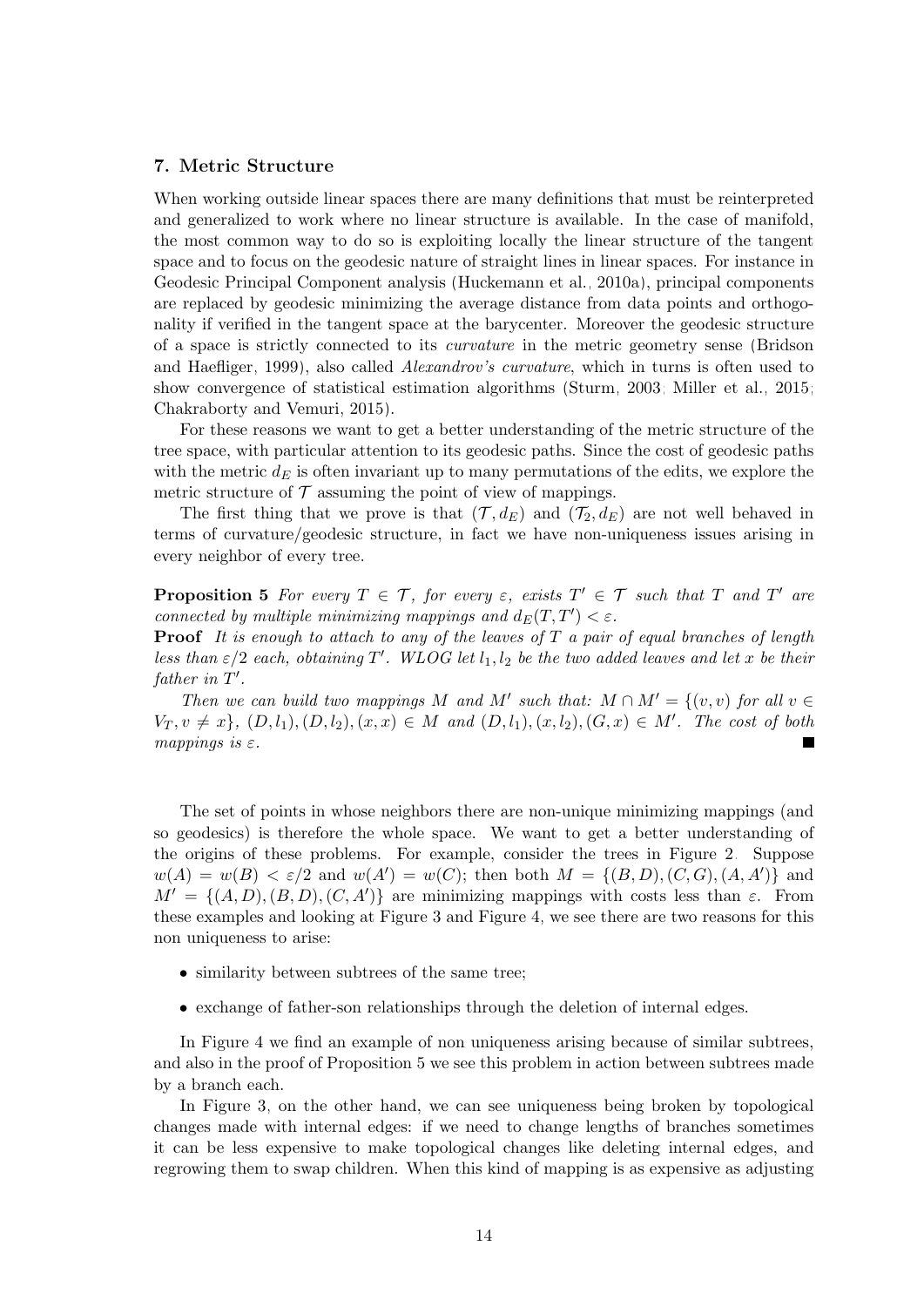<span id="page-14-0"></span>

Figure 3: We see in the first line the two merge trees  $T$  and  $T'$ , which admit a minimizing path through deletion and insertion of an internal edge, and a minimizing path which just shrinks the edges. The first path from  $T$  to  $T'$  is represented, from left to right, in the second line. The third line represents the path made only by shrinkings.

<span id="page-14-1"></span>

Figure 4: With the weights properly defined, it is clear that the tree  $T'$  can be mapped both in the left and in the right subtrees of the root  $r<sub>T</sub>$  with equal cost.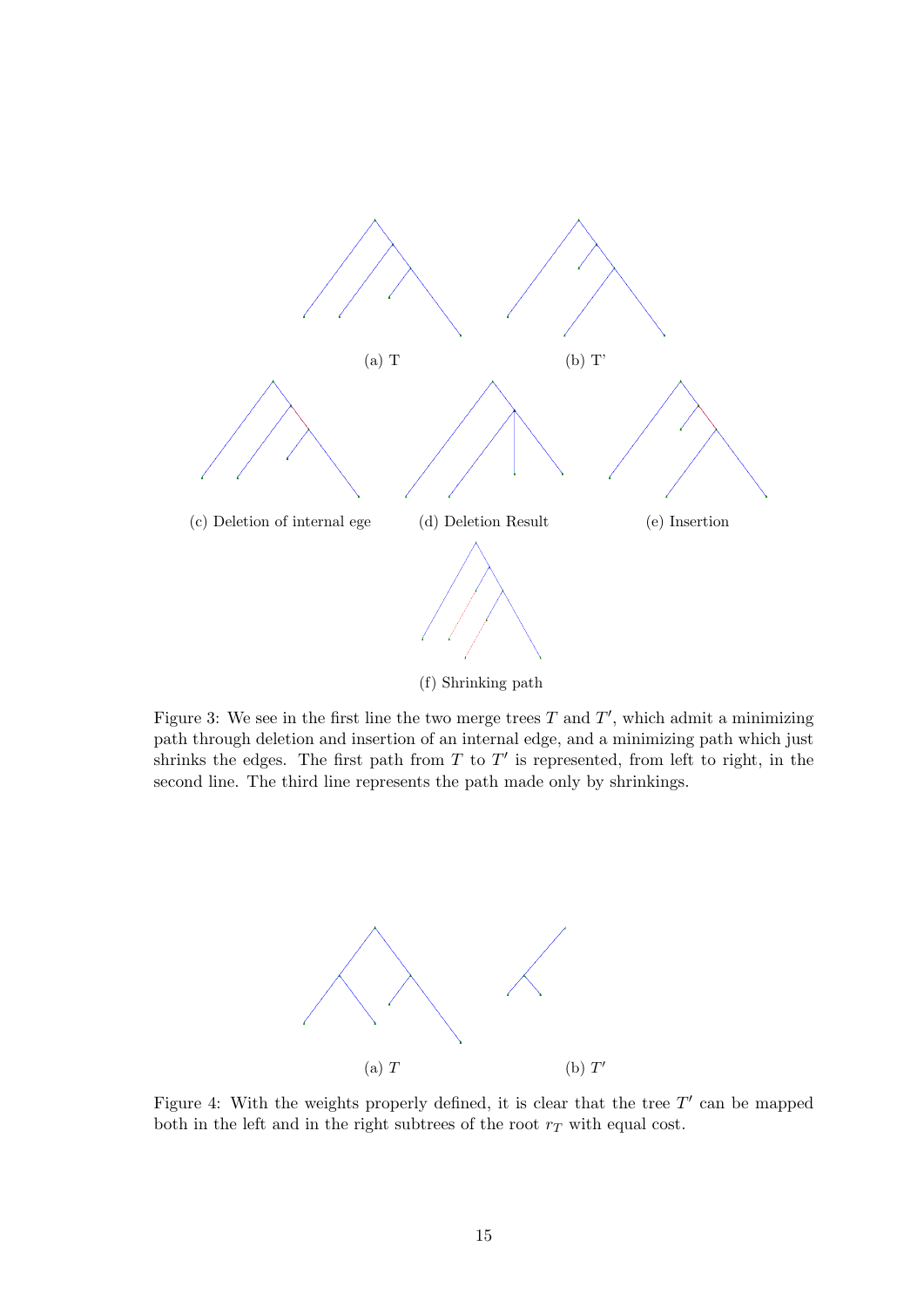the children we have of course multiple mappings. To hope to achieve some kind of general uniqueness for mappings we must therefore prevent these things to happen.

Using the notation defined in Section [2](#page-2-0) we call:

$$
k_T=min_{v,v'\in V_T-L_T,v\neq v'}d_E(sub_T(v),sub_T(v'))
$$

Lastly let  $m_T = min_{v \in V_T - L_T} w_T(v)$  and  $\mathcal{K}_T = min\{m_T, k_T\}.$ 

We want to prove that for trees with  $K_T > 0$ , if we don't go too far, at least on internal vertices the minimizing mappings with certain properties are uniquely determined. But we need some preliminary results and tools.

**Remark 3** Given  $M \in Map(T, T')$ , thanks to property (M3),  $C(M)$  can be given the partial order:  $(a, b) \leq (c, d)$  iff  $a \leq c$  iff  $b \leq c$ .

Given  $(v, w) \in C(M)$ , one can restrict M to  $sub(v)$  and  $sub(w)$ , obtaining  $M_{|(v,w)} =$  ${(a, b) \in M | a \le v \text{ or } b \le w}$   $\in Map(sub(v), sub(w))$  and, as for M, we can consider projections  $\pi_T : C(M) \to V_T$ . When restricting a mapping intuitively the cost cannot grow, as proven by the following lemma.

<span id="page-15-0"></span>**Lemma 1** Consider  $M \in Map(T', T)$  and  $(v, w) \in C(M)$ . We can restrict the mapping M to  $M_{|(v,w)} \in Map(sub_T(v), sub_{T'}(w))$  and  $cost(M_{|(v,w)}) \le cost(M)$ . Moreover if v is an order 2 vertex and there is  $v' < v$  with  $[v, v']$  being a continuous sequence completely deleted by M, then we can also consider  $M_{|(v',w)}$  and we have  $cost(M_{|(v',w)}) \leq cost(M)$ .

**Proof** Due to the properties of M, in particular property (M3), M edits  $sub_T(v)$  so that it becomes sub $_{T}(w)$ , up to neglecting the heights of the roots. In other words  $M_{|(v,w)} =$  $\{(v',y)\in M | v' < v\} \bigcup \{(x,w')\in M | w' < w\}$  is again a mapping and the costs of the single edits does not change between going from M to  $M_{|(v,w)}$  a part from  $cost((v,w))$  which goes from  $|w_T(v) - w_{T'}(w)| \geq 0$  to  $|h_T(v) - w_{T'}(w)| = 0$ , as a consequence of Remark [1.](#page-3-1)

Now we turn to the case of  $v' > v$ ,  $[v, v'] \subset M_D$ . We need to define  $M_{|(v', w)}$ .

To build  $M_{|(v',w)}$  we take  $(M_{|(v,w)} - \{(x,y) \mid v' \leq x < \text{leq}v\}) \bigcup \{(v',w)\}.$  Note that  $M_{|(v',w)}$  is indeed a mapping, since all the vertices  $[v',v]$  are deleted or ghosted by M and so are not couple by any vertex in  $V_{T'}$ . Lastly, for all couples  $(a, b) \in M_{|(v', w)}$  such that  $(a, b) \neq (v', w), \ \cos t_{M}((a, b)) = \cos t_{M_{|(v', w)}}((a, b)).$  While  $\cos t_{M_{|(v', w)}}((v', w)) = 0$  by Remark [1.](#page-3-1)

#### 7.0.1 Sequences of Edges

We start with the following definition.

**Definition 7** Given a merge tree T, a sequence of edges is an ordered sequence of adjacent edges  $\{e_1, \ldots, e_n\}$ . Which means that we have  $e_1 < \ldots < e_n$ , according to the order induced by the bijection  $E_T \leftrightarrow V_T - \{r_T\}$  and that  $e_i$  and  $e_{i+1}$  share a vertex. We will use the notation  $[v, v']$  to indicate a sequence of edges which starts in the vertex v and ends with the vertex v', with  $v < v'$ . Note that, if we write down  $[v, v']$  using  $E_T \simeq V_T - \{r_T\}$ , v is included in the sequence, while v' is the first excluded vertex. The sequence  $[v, v']$  is said to be continuous if all the vertices v'' with  $v < v'' < v'$  are of order 2. A maximal continuous sequence  $[v, v']$  is a continuous sequence such that v is not of order 2 and if v' is of order 2, then  $v'$  is the root of the tree.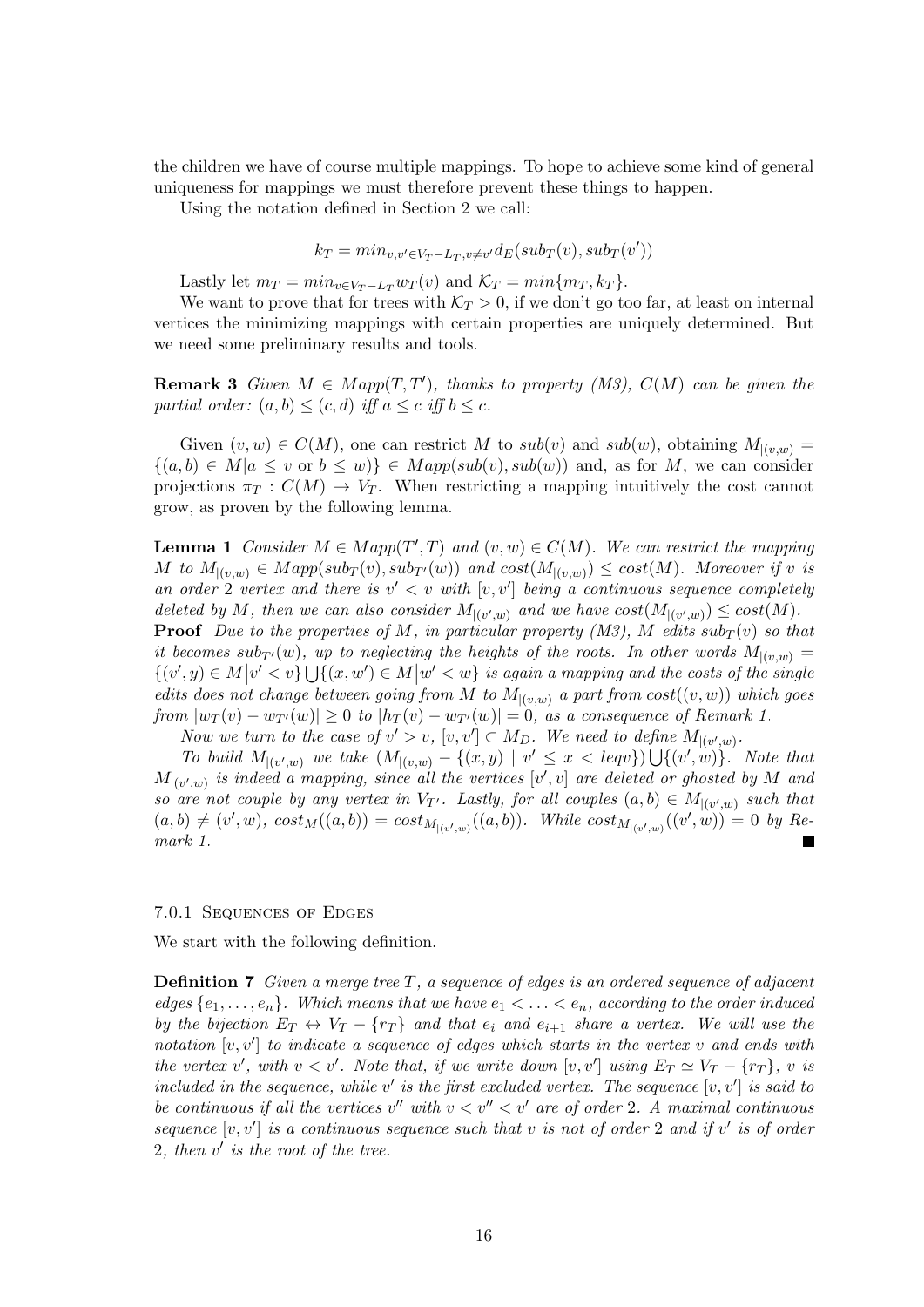Now we want to give another definition to help us describing interactions between sequences of edges and mappings. Suppose we have a merge tree  $T$  and we delete an edge. Then we have a natural identification of all the other edges with edges within the newly obtained tree: each edge which is not deleted still has the same extremes and weight in the new tree, a part from the ones which share one vertex. In this latter case we simply have a replacement for the lower or upper extreme of the edge, but the identification with an edge of the new tree is still uniquely determined in a natural way.

Following this observation we can track what happens to a sequence of edges along the edit paths induced by mappings.

**Definition 8** Given merge trees T and T' and a mapping  $M \in Map(T, T')$ , a sequence  $[v, v']$  is said to be (partially) deleted by M if all (some) of its edges are deleted by M. And it is said to be coupled by M if:

- 1. it is not partially deleted by M
- 2. after the deletions it becomes a continuous sequence (note that  $v'$  could be deleted and thus replaced by another vertex)
- 3. all vertices  $v''$  with  $v < v'' < v'$  are ghosted, but the extremes of the sequence are not
- 4.  $v \in \pi_T(C(M))$  and the same for the father of v.

Note that an edge is a trivial sequence of edges, and an edge is coupled if is it not deleted and its extremes are not ghosted.

With these definitions we prove a sequence of technical lemmas which will lead us to the formulation of Theorem [3.](#page-19-0) These lemmas provide characterizations of how mappings with small cost associate sequences of edges between trees.

<span id="page-16-0"></span>**Lemma 2** Let  $M, M' \in Map(T, T')$  with  $cost(M), cost(M') < m_T$ . Consider  $[w_1, w_2], [w_3, w_4] \subset$  $E_{T}$  sequences of edges coupled by M. If  $[w_1, w_2]$  is deleted by M', then  $[w_3, w_4]$  it cannot be deleted by  $M'$ .

#### Proof

Suppose  $a = \sum_{e \in [w_1, w_2]} w_{T'}(e)$ ,  $b = \sum_{e \in [w_3, w_4]} w_{T'}(e)$  which in M are coupled with sequences of  $T$  with length  $A$  and  $B$  respectively, and thus contributing to the cost of the mapping with the quantity  $|A - a| + |B - b|$ . If in M' they are both deleted, the contribute to that cost bt  $a + b$ . This situation gives the following set of equations:

$$
a, b, A, B > 0
$$

$$
A, B > mT > 0
$$

$$
|A - a| + |B - b| < mT
$$

$$
a + b < mT
$$

This system of course has solution only if  $m<sub>T</sub> > a$  and  $m<sub>T</sub> > b$ , and so it becomes:

$$
a, b, A, B > 0
$$

$$
A, B > mT > 0
$$

$$
A + B - mT < a + b
$$

$$
a + b < mT
$$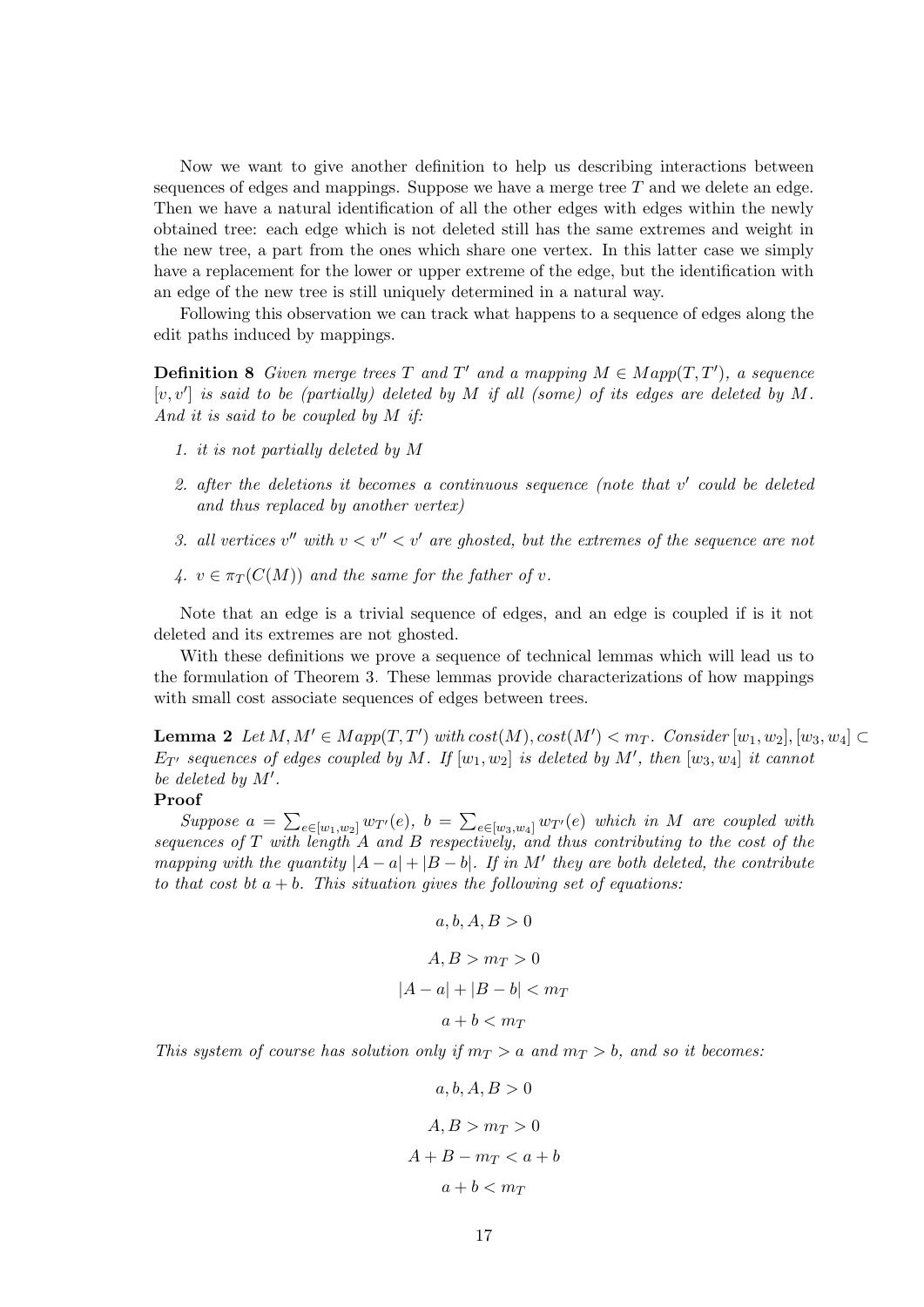which is impossible since it gives:

$$
2m_T < A + B < 2m_T
$$

The roles of  $M$  and  $M'$  can of course be reversed.

Using Lemma [2](#page-16-0) we can actually prove the following stronger result.

<span id="page-17-0"></span>**Lemma 3** Let  $d_E(T',T) < m_T$  and M and M' minimizing mappings. If a sequence of edges  $[w, w'] \subset E_{T'}$  is coupled by M, then it cannot be deleted by M'.

Moreover the deletions on  $T'$  shared between M and M', turn  $T'$  to a tree, whose representative without order two vertices has the same tree structure of  $T$  (up to isomorphisms). **Proof** Consider  $M, M' \in Map(T', T)$  minimizing mappings.

Suppose there is a sequence of edges  $[w, w']$  in T' such that  $(w, D) \in M'$ ,  $(w, x) \in M$ for some  $x \in V_T$ , and  $w'' \in M_G \cap M_G'$  for all  $w < w'' < w'$ . By Lemma [2](#page-16-0) we know that this is not happening for any other sequences of edges. Note that, by hypothesis,  $w'$  and  $w$ are not ghosted by M.

Apply on  $T'$  all the deletions in  $M_D \cap M'_D$  to be applied on it, obtaining  $T''$ . We induce in a natural way mappings N and N' from  $T''$  to T, simply removing, respectively, from  $M$  and  $M'$  the deletions already done. Note that the sequences paired in  $T'$  are paired also in  $T''$ . Because  $m_T \ge m_{T''}$ , then Lemma [3](#page-17-0) holds also for  $T''$  and the mappings N and  $N'$ . As a consequence, since we already have  $[w, w']$  which is paired by one mapping and deleted by the other, all the sequences of edges in  $T''$  still to be deleted by N, cannot be paired by  $N'$  (nor can they be even partially deleted by  $N'$ , since these deletions do not lie in  $M_D \cap M'_D$ ). Thus, any time a sequence  $[v, v']$  in  $T''$  is deleted by  $N_D$ , if after  $N'_D$ it becomes a continuous sequence, then it cannot be maximal, i.e. at least one between v and  $v'$  is an order two vertex. Otherwise  $[v, v']$  would be paired, for none of its extremes can be ghosted. In particular, this implies that each deletion we have in  $N_D$  or  $N'_D$  deletes an edge of  $T''$  which is left with at least one order 2 vertex by the deletions of the other mapping.

To recap, we have obtained  $T''$  by applying all the deletions shared by M and M', we have induced the mappings  $N$  and  $N'$  taking the remaining edits of, respectively,  $M$  and  $M'$ ; each deletion we still have in  $N_D$  or  $N'_D$  deletes an edge of  $T''$  which is left with at least one order 2 vertex by the deletions of the other mapping. For both mappings there are no insertions to be done to obtain T, because their cost would be over  $\mathcal{K}_{T}$ .

Consider a vertex v' in  $T''$ . The order of v' can change thanks to the deletions of N<sub>D</sub> or  $N'_D$  obtaining different values in  $T'$  only if we have some sequence  $[v, v']$  which is deleted by one mapping and not by the other.

So consider  $[v, v']$  a sequence of edges in  $T''$  which is deleted by N and not by N'. and suppose that  $v'$  is not of order 2 in  $T''$  but it becomes of order two after  $N'_D$ . We can clearly take  $[v, v']$  so that it becomes continuous after  $N'_D$ . Let  $v_1, ..., v_n$  be the children of  $v'$  in  $T''$ . We know that  $sub_i(v')$  is deleted by  $N'_D$  for every i but one, be it  $v_h$ , such that  $v_h \geq v$ . This in turns tells us that  $sub_i(v')$  with  $i \neq h$  are not deleted by N (otherwise these deletions would lie in  $M_D \cap M'_D$ ) and, for what has been said before, all their edges must have at least one vertex of order two in  $T''$ . According to the mapping N, once all order 2 vertices in  $sub_i(v')$ ,  $i \neq h$ , have been removed, all the maximal sequences remaining pass from being deleted by  $N'$  (and so by  $M'$ ) to being coupled by N (and so by M). But since the only sequence for which this happens is  $[w, w']$ , this means that  $i \leq 2$ ,  $w' = v'$ ,  $v_1 \geq v$ and  $v_2 \geq w$ .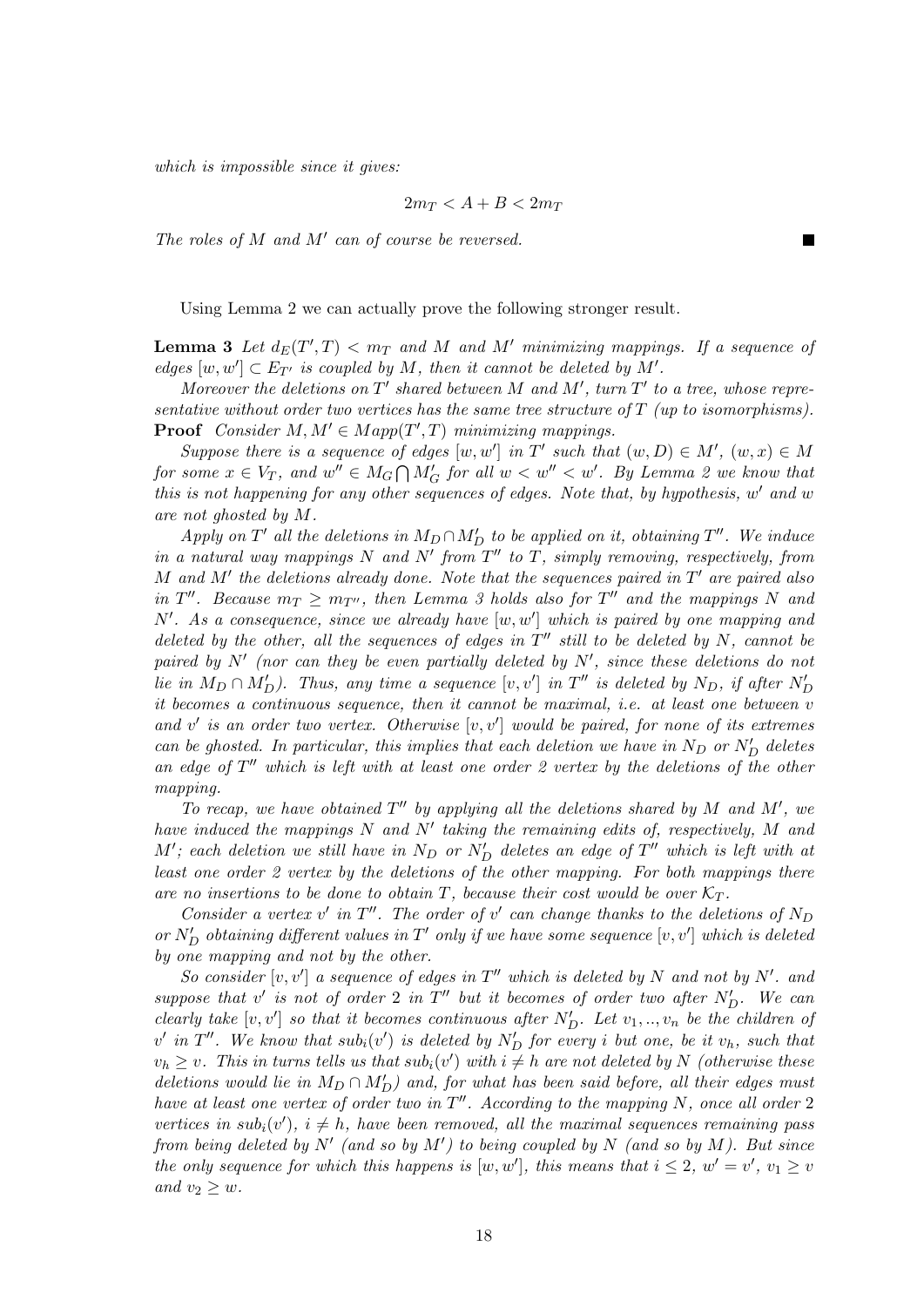Putting the pieces together first we proved that, starting from  $T''$  any further deletion in  $N_D$  or  $N'_D$  deletes an edge of  $T''$  which is left with at least one order 2 vertex by the deletions of the other mapping. But now we saw that there can be at most one vertex which goes from order different from 2 in  $T''$ , to order 2 thanks to  $N_D$  or  $N'_D$ . And this vertex is w. As a consequence, for any other edge of  $T''$  deleted by N and not by N', the extreme of order two after  $N'_D$  can have no siblings in  $T''$ , i.e. they are already of order two. And the same reversing the role of  $N$  and  $N'$ .

To sum up, we have obtained  $T''$  by applying all the deletion shared by M and M', and then we proved that all other deletions but one, delete edges with at least one of the extremes which is an order 2 vertex in  $T''$ . So, apart from the deletion of  $[w, w']$  by  $N'_D$ , the others in  $N_D$  or  $N'_D - \{(w, D)\}\$  provide no changes in the tree structures, up to order 2 vertices. So the tree structure obtained from the deletions of such edges or the one resulting from the ghosting of their order two extremes is the same, up to order two vertices. Since T has no order 2 vertices, and since there are no insertions to be done on  $T''$ ,  $[w, w']$  is paired with an edge with no vertices of order two, and so its deletion changes the topology of the tree  $T''$ . In other words we obtain the same tree structure, which is the one of  $T$ , both by removing from  $T''$  the order 2 vertices, and from first removing the order 2 vertices and then deleting the internal edge  $[w, w']$  which is absurd.

At this point we have enough results to start going into the details of the comparison between two mappings  $M$  and  $M'$  with "small cost".

<span id="page-18-0"></span>**Lemma 4** Consider  $M, M' \in Map(T', T)$  with  $cost(M), cost(M') < \mathcal{K}_T/2$ . Let T'' be the tree obtained from T' applying the deletions in  $M_D \bigcap M'_D$ . Then the followings hold:

- given  $v \in V_{T'}$ , suppose we have  $(v, x) \in C(M)$  and  $(v, x') \in C(M')$ ; if at least one between x and x' is not a leaf, then  $x = x'$ ;
- if  $[v, v'] \subset E_{T''}$  is a maximal continuous sequence then there exist one and only one  $(v'',x) \in C(N)$  and one and only one  $(v''',x') \in C(N')$  with  $v \leq v'',v''' < v'$ . If either x or x' is not a leaf, then  $x = x'$ ;
- if x is not a leaf in T and we have  $(v, x) \in M$  and  $(v', x) \in M'$ , then  $v < v'$  or  $v \geq v'$ hold. Suppose  $v < v'$ ; then  $[v, v']$  is a continuous sequence in  $T''$ ;
- we have  $(v, x) \in M$  and  $(v, x') \in M'$  with  $x \neq x'$ , both leaves. Then x and x' are siblings.

#### Proof

• we know that, by definition of  $\mathcal{K}_T$ , we have  $d_E(sub_T(x), sub_T(x')) > \mathcal{K}_T$ , and so, thanks to Lemma [1](#page-15-0) we have

$$
\mathcal{K}_T < d_E(sub_{T'}(v), sub_T(x')) + d_E(sub_{T'}(v), sub_T(x')) \leq \mathcal{K}_T
$$

which is absurd. Thus  $x = x'$ .

• Write down the sequence  $[v, v']$  as an ordered sequence of vertices  $[v, v'] = \{a_1 =$  $\{v, \ldots, a_r\}$  with  $father(a_r) = v'$ . By construction,  $[v, v']$  cannot be wholly deleted by both mappings, and so each  $a_i$  can be deleted or ghosted by N or N', but there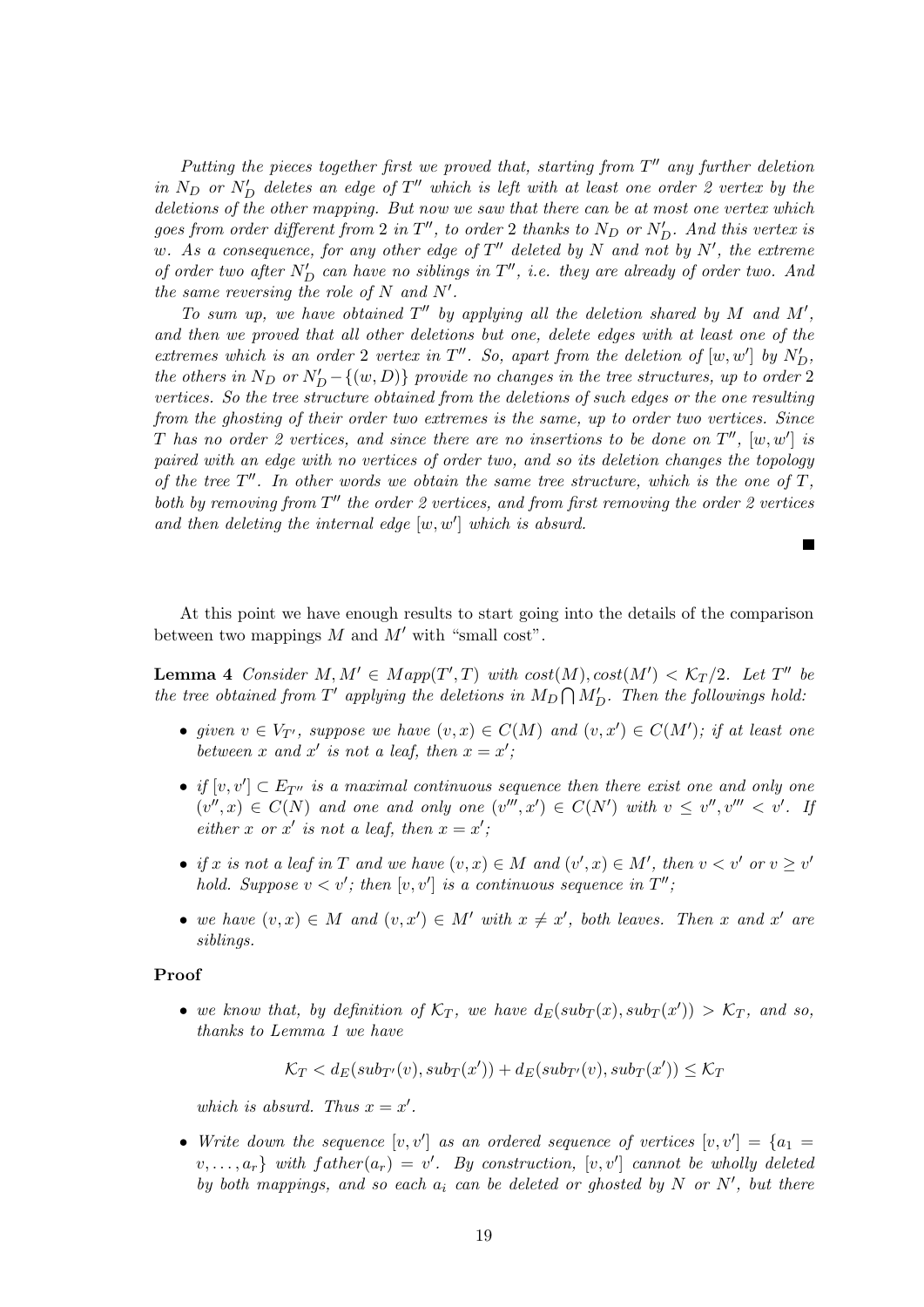must be a vertex  $a_{i_N}$  which is coupled by N and one  $a_{i_{N'}}$  coupled by N'. In fact if there is one mapping which wholly deletes  $[v, v']$  then the other one must couple it, by construction. Which contradicts Lemma [3.](#page-17-0) We want to prove that  $(a_{i_N}, x) \in N$ and  $(a_{i_N}, x') \in N'$  with  $x = x'$ . If  $i_N = i_{N'}$  we already proved that  $x = x'$ . Then, suppose  $i_N < i_{N'}$ .

Since  $v < a_{i_{N'}} < v'$  then  $a_{i_{N'}}$  is an order two vertex, coupled with x' which is not an order two vertex. Thus the vertices between v and  $a_{i_N}$ , must be deleted,  $a_{i_N}$  included. This in particular means that we can consider  $N_{|(a_{i_N}),x}$  and  $N'_{|(a_{i_N}),x'}$  as in Lemma [1.](#page-15-0) Using the triangular inequality on  $d_E(sub_T(x), sub_T(x'))$ , if at least one between x and  $x'$  is not a leaf, we obtain:

 $\mathcal{K}_T < d_E(sub_{T'}(a_{i_N}), sub_T(x')) + d_E(sub_{T'}(a_{i_N}), sub_T(x)) \leq \mathcal{K}_T$ 

Suppose now that there are  $(a_{i_{N_1}}, x_1) \in N$  and  $(a_{i_{N_2}}, x_2) \in N$ . With  $a_{i_{N_j}} \in [v, v']$ . Suppose  $a_{i_{N_1}} > a_{i_{N_2}}$ . Then  $a_{i_{N_1}}$  is an order 2 vertex in T'' and it is paired with a vertex of order different from 2. Since it cannot be deleted, all the vertices in  $[v, v']$ which are below  $a_{i_{N_1}}$  must be deleted, so that the order of  $a_{i_{N_1}}$  is no more 2. But  $a_{i_{N_2}}$  cannot be deleted, which is absurd. Alternatively, from Lemma [3](#page-17-0) we see that there is a 1 : 1 correspondence between maximal continuous sequences of edes in  $T''$  and the set of vertices corresponding to  $E_T$ . Since in every sequence there is at least one coupled vertex, the cannot be more that one, because that would break the correspondence.

- consider x an internal vertex of T. We know that there is a vertex  $\tilde{v}$  and a maximal continuous sequence  $[v, v'] \subset E_{T''}$  such that  $\tilde{v} \in [v, v']$  and  $(\tilde{v}, x) \in N$ . We know by the previous point that there is also  $\hat{v} \in [v, v']$  such that  $(\tilde{v}, x') \in N'$  for some x'. But since x is not a leaf,  $x = x'$ . By construction either  $\tilde{v} \leq \hat{v}$  or  $\tilde{v} > \hat{v}$  hold. Suppose  $\tilde{v} \leq \hat{v}$ , then  $[\tilde{v}, \hat{v}]$  is a continuous sequence.
- We know that  $(v_x, father(x)) \in N$  and  $(v_{x'}, father(x')) \in N'$  for some  $v_x, v_{x'} > v$ . Suppose  $v_x < v_{x'}$  and there is a vertex  $v' \in V_{T''}$  with  $v_x < v' < v_{x'}$  and order different from 2. Then  $(v', D) \in N'$ . In fact v' cannot be ghosted and it cannot be coupled by N' for it would be paired with a vertex in between  $x'$  and  $father(x')$ , which is absurd.

Thus there are  $v_1, v_2, v_3$  in  $V_{T}$ <sup>o</sup> which give the following maximal continuous sequences of edges:  $[v_1, v_2]$  which contains v,  $[v_2, v']$  which contains  $v_x$  and  $[v', v_3]$  which contains  $v_{x'}$ . Thus, for the previous points of this lemma, there is  $(v_{N'}, x'') \in N'$  with  $v_{N'} \in [v_2, v']$ . But since  $v < v_{N'} < v_{x'}$  we have  $x' < x'' <$  father(x') which is absurd. Then  $v_x$  and  $v_{x'}$  are part of the same continuous maximal sequence in  $T''$ , and thus, by the previous points of this lemma,  $father(x) = father(x')$ .

 $\blacksquare$ 

# 7.0.2 Main Result

Putting the pieces together, we can prove the following Theorem.

<span id="page-19-0"></span>**Theorem 3** Given  $M, M' \in Map(T', T)$  minimizing mappings with  $d_E(T, T') < \mathcal{K}_T/2$ . Then we can obtain  $M'' \in Map(T', T)$  minimizing mapping such that  $M''_D = M_D \bigcap M'_D$ . Moreover  $M''$  is uniquely determined on internal vertices of  $T$ .

**Proof** We divide this proof in three steps: first we define  $M''$ , then we check that it is a mapping and lastly we verify that it is still a minimal mapping.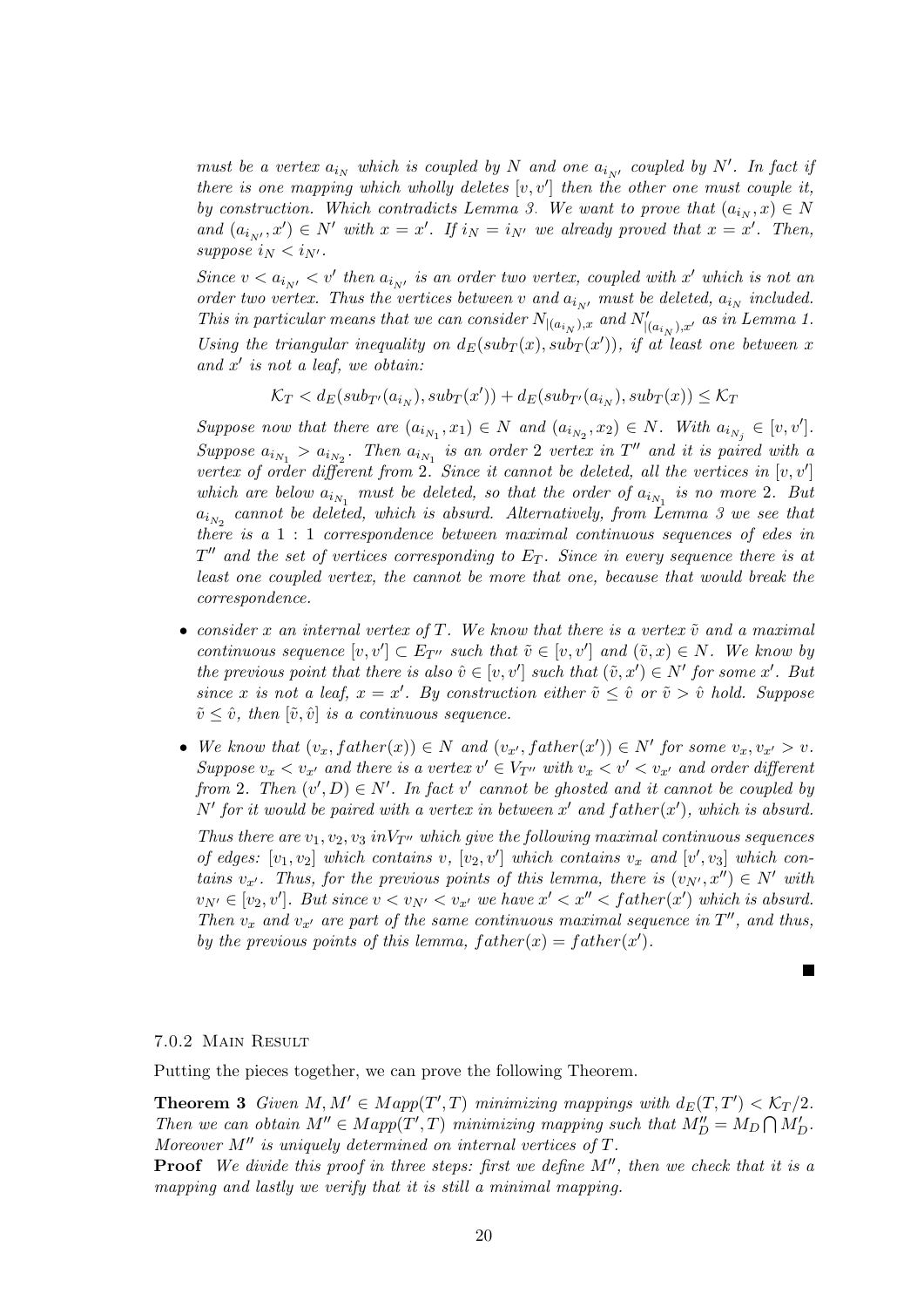• Clearly  $M''_D = M_D \bigcap M'_D$ . Then we have no choice but ghosting all order 2 vertices of  $T''$ . We need to define the shrinking operations to obtain  $T$ . Each of the vertices in  $T''$  with order different from 2 are coupled by at least one between N and N'. In fact they cannot be ghosted because to do so we would have to completely delete some sequence of edges contradicting Lemma [3.](#page-17-0) Consider  $v \in V_{T}$ . Suppose  $(v, x) \in N$ . If  $v \notin \pi_{T'}(C(N'))$  then we add  $(v, x)$  to M''. If  $(v, x') \in N'$ , x or x' are not leaves, then  $x = x'$  (and so both of them are internal vertices). Thus we can add again  $(v, x)$  $to M''$ .

Note that, up to here,  $M''$  is uniquely determined in order to avoid further deletions, thanks to Lemma [4.](#page-18-0) In fact deletions in  $T'$  are fixed by hypothesis, ghostings are fixed as well since all order 2 vertices must be removed in order to be able to couple vertices with  $T$  without further deletions. Then also shrinkings are fixed by Lemma  $\lambda$ .

The only situation we are left with is  $(v, x) \in N$  and  $(v, x') \in N'$ , with  $x \neq x'$  leaves. By Lemma [4](#page-18-0) we know that x and x' are siblings, i.e.  $father(x) = father(x') = x''$ . Note that also v must be a leaf in  $T''$ , otherwise there would be  $v' < v$  coupled with some vertex below x, which is absurd. Consider  $v'' = \{\tilde{v} > v | ord(\tilde{v}) \neq 2\}$ . We know  $(v'', x'') \in M''$ . Then  $(v'', x'') \in N$  or/and  $(v'', x'') \in N'$ . By Lemma [4](#page-18-0) we know that there is a correspondence between the maximal continuous sequences of  $sub_{T}w(v'')$ of the form  $[v_i, v'']$ , such that  $v_i$  is a leaf, and the leaves  $x_i$  of  $sub_T(x'')$ . Suppose  $(v'', x'') \in N$ . The for each i there is  $(v'_i, x_i) \in N$ , for  $v'_i \in [v_i, v'']$ . We add to M'' the couples  $(v_i, x_i)$  for every i. In this way we define M'' for every vertex in T' and T.

- We verify that  $M''$  is a mapping.
	- (M1)  $M''$  contains all the deletions needed to obtain  $T''$ . By Lemma [4](#page-18-0) every mapping  $M$  and  $M'$  induces a  $1:1$  correspondence between maximal continuous sequences of  $T''$  and vertices of T. Note that by Lemma [4,](#page-18-0) on internal vertices, M and  $M'$  induce the same correspondence. To build  $M''$  we used those correspondences to pick one point in every maximal sequence and ghost the other. On leaves we used either M or M' to complete  $M''$ . This guarantees that we reach all vertices of  $T'$  and  $T''$  with an edit.
- (M2) For vertices which are deleted or ghosted we are sure that there is only one edit associated to them. But this is true also for vertices in  $C(M'')$  thanks again to the  $1:1$  correspondence between maximal continuous sequences of  $T''$  and vertices of T.
- (M3) We can say that  $[v, v'] < [v'', v''']$  if  $v' < v''$ . Note that this holds for any couple of vertices in the sequences, since the sequences are completely ordered. With this notation we see that the correspondences {maximal continuous sequences of  $T''$ }  $\leftrightarrow$  $V_T - \{r_T\}$  induced by N and N' are ordered correspondences because N and N' are mappings. Thus, given  $(v, x), (v', x') \in M''$ , we have  $v < v'$  if and only if  $[v, \tilde{v}] < [v', \hat{v}]$  if and only if  $x < x'$ .
- $(M<sub>4</sub>)$  this holds by construction since we ghost only vertices which are of order 2 in  $T''$ .
- Now we prove that  $M''$  is still a minimizing mapping. Clearly the cost of the deletions does not increase:  $M''_D = M_D \bigcap M'_D$  and thus  $cost(M''_D) < cost(M_D), cost(M'_D)$ . We need to check the elements in  $C(M'')$ . Let  $(v, x) \in C(M'')$ . The couple  $(v, x)$  couples a sequence  $[v, v']$  with the edge  $(x, father(x))$ . Note that the mappings M and M'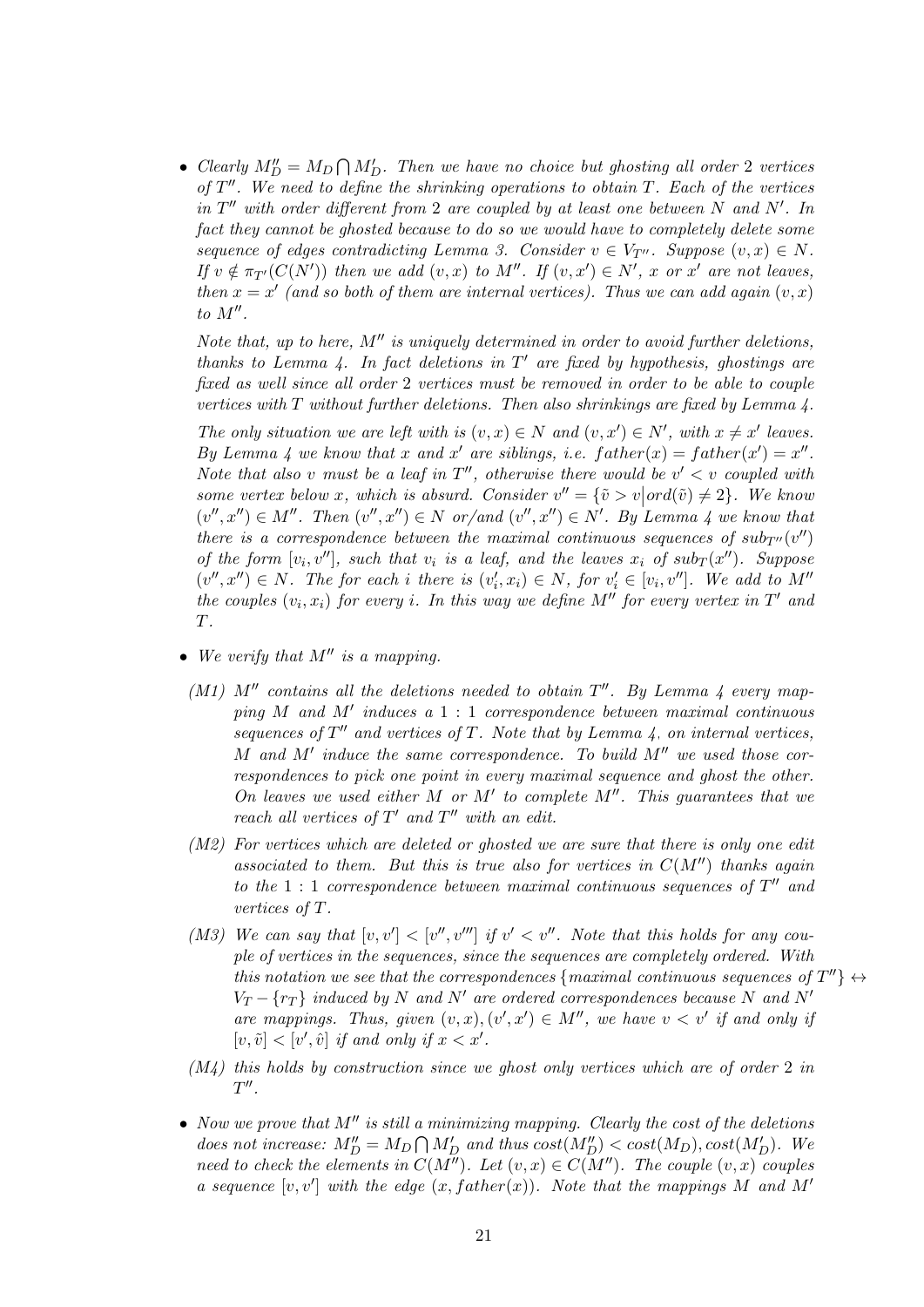still turn the sequence  $[v, v']$  in the edge  $(x, father(x))$  but without coupling them, because they apply some deletions on  $[v, v']$ . It is enough to prove that the cost with which M<sup>n</sup> turns  $[v, v']$  in  $(x, father(x))$  is not greater than the one of M and M'.

Write down the sequence  $[v, v']$  as an ordered sequence of vertices  $[v, v'] = \{a_1 =$  $v, \ldots, a_r\}$  with  $father(a_r) = v'$ . We have:

$$
|\sum_{i=1}^r w_{T'}(a_i) - w_{T'}(x)| < |\sum_{i \in A} w_{T'}(a_i) - w_{T'}(x)| + \sum_{i \in B} w_{T'}(a_i)|
$$

for any A, B partition of  $\{1,\ldots,r\}$ . And thus the cost of turning  $[v, v']$  into  $(x, father(x))$ using  $M''$  not greater than the one of  $M$  and  $M'$ .

 $\blacksquare$ 

We conclude this section with the following Corollary which follows easily from Theorem [3,](#page-19-0) which represents a uniqueness results for deletion-minimizing mappings.

**Corollary 2** Given  $T, T'$  with  $d_E(T, T') < \mathcal{K}_T/2$  there is at least one mapping M such that for any other minimizing mapping  $M''$ ,  $M_D \subset M''_D$ . Moreover, if M and M' both satisfy this property, then they coincide on deletion, ghostings and all the couplings with internal vertices of T.

# 8. Conclusions

In this manuscript we face the problem of geometric characterization of the space of merge trees, endued with a recently defined edit distance. The main directions of our investigation are:  $1$ ) to establish some compactness results to prove the existence of Frechét means, which are objects of great interest in non-Euclidean statistics, 2) to start understanding the geodesic structure of such space. Thanks to previously introduced parametrizations of geodesic paths, we obtain the existence of Frechét means, even if further properties of those objects can surely be obtained, and prove local uniqueness of geodesics for a particular class of paths, up to possible exchanges of leaves.

Natural further developments of this work would be to try to approximate Frechet means and obtain other results on the metric structure of the space, possibly establishing some kind of tangent bundle for the space of merge trees. Such tangent structure could then open the door to optimization of real valued functions defined on merge trees and statistical tools like linear regression and principal component analysis.

# Acknowledgments

This work was carried out as part of my PhD Thesis, under the supervision of Professor Piercesare Secchi.

# References

<span id="page-21-0"></span>Ulrich Bauer, Claudia Landi, and Facundo Mémoli. The reeb graph edit distance is universal. Foundations of Computational Mathematics, pages 1–24, 2020.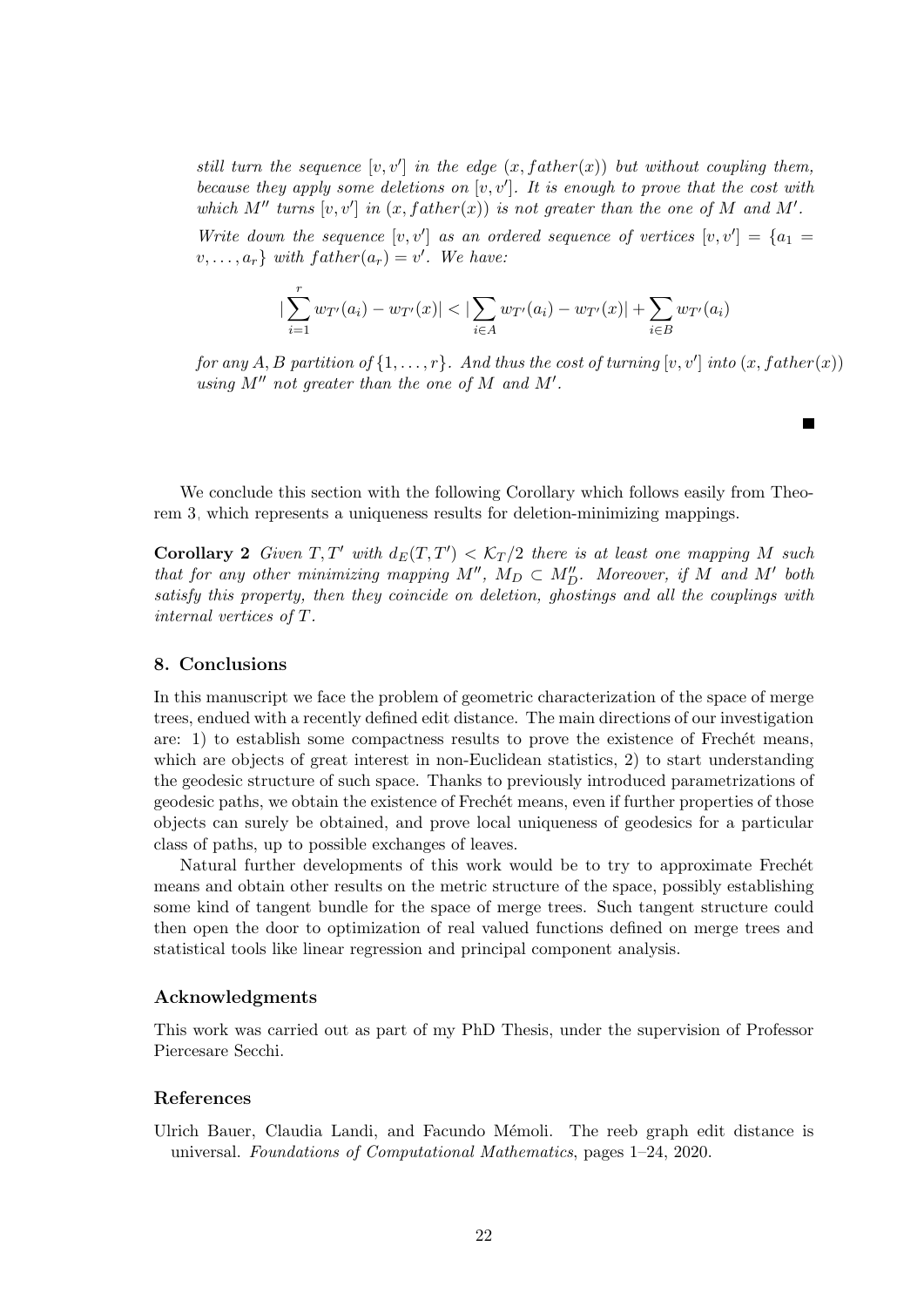- <span id="page-22-6"></span>Kenes Beketayev, Damir Yeliussizov, Dmitriy Morozov, Gunther H. Weber, and Bernd Hamann. Measuring the distance between merge trees. In Topological Methods in Data Analysis and Visualization, pages 151–166. Springer International Publishing, Cham, 2014.
- <span id="page-22-4"></span>Silvia Biasotti, Daniela Giorgi, Michela Spagnuolo, and Bianca Falcidieno. Reeb graphs for shape analysis and applications. Theoretical Computer Science, 392(1-3):5–22, 2008.
- <span id="page-22-14"></span>Philip Bille. A survey on tree edit distance and related problems. Theoretical Computer Science,  $337(1-3):217 - 239$ , 2005.
- <span id="page-22-12"></span>Louis J Billera, Susan P Holmes, and Karen Vogtmann. Geometry of the space of phylogenetic trees. Advances in Applied Mathematics, 27(4):733–767, 2001.
- <span id="page-22-15"></span>M. R. Bridson and A. Haefliger. Metric spaces of non-positive curvature. Springer, 1999.
- <span id="page-22-3"></span>Peter Bubenik. Statistical topological data analysis using persistence landscapes. Journal of Machine Learning Research, 16(3):77–102, 2015.
- <span id="page-22-10"></span>Peter Bubenik and Alexander Wagner. Embeddings of persistence diagrams into hilbert spaces. Journal of Applied and Computational Topology, 4(3):339–351, 2020.
- <span id="page-22-8"></span>Anna Calissano, Aasa Feragen, and Simone Vantini. Populations of unlabeled networks: Graph space geometry and geodesic principal components. MOX Reports, 2020.
- <span id="page-22-16"></span>Rudrasis Chakraborty and Baba C Vemuri. Recursive Fréchet mean computation on the Grassmannian and its applications to computer vision. In *Proceedings of the IEEE* International Conference on Computer Vision, pages 4229–4237. IEEE, 2015.
- <span id="page-22-2"></span>F. Chazal, Brittany Terese Fasy, F. Lecci, A. Rinaldo, and L. Wasserman. Stochastic convergence of persistence landscapes and silhouettes. Journal of Computational Geometry, 6(2):140–161, 2015.
- <span id="page-22-11"></span>Mauricio Che, Fernando Galaz-García, Luis Guijarro, and Ingrid Membrillo Solis. Metric geometry of spaces of persistence diagrams.  $arXiv$ , 2109.14697 $v1$  [math.MG], 2021.
- <span id="page-22-13"></span>Bradley C Davis. Medical image analysis via Fréchet means of diffeomorphisms. PhD thesis, University of North Carolina, 2008.
- <span id="page-22-7"></span>Barbara Di Fabio and Claudia Landi. The edit distance for reeb graphs of surfaces. Discrete & Computational Geometry, 55(2):423–461, 2016.
- <span id="page-22-1"></span>H. Edelsbrunner, D. Letscher, and A. Zomorodian. Topological persistence and simplification. Discrete & Computational Geometry, 28:511–533, 2002.
- <span id="page-22-0"></span>Herbert Edelsbrunner and John Harer. Persistent homology—a survey. In Surveys on discrete and computational geometry, volume 453 of Contemporary Mathematics, pages 257–282. American Mathematical Society, Providence, RI, 2008.
- <span id="page-22-5"></span>Joseph Felsenstein and Joseph Felenstein. Inferring phylogenies, volume 2. Sinauer associates Sunderland, MA, 2004.
- <span id="page-22-9"></span>Maryam Kashia Garba, Tom MW Nye, Jonas Lueg, and Stephan F Huckemann. Information geometry for phylogenetic trees. Journal of Mathematical Biology, 82(3):1–39, 2021.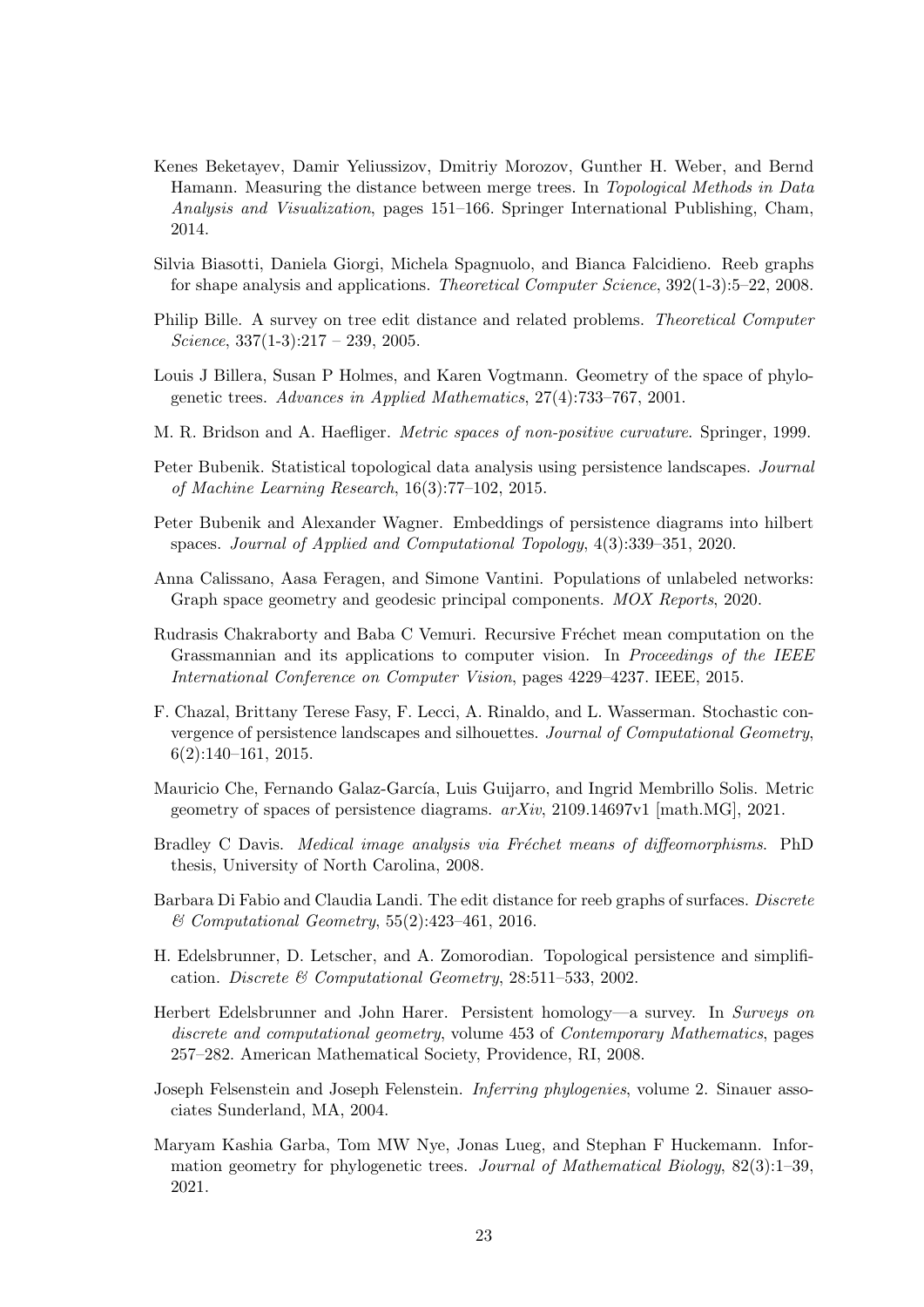- <span id="page-23-3"></span>Ellen Gasparovic, E. Munch, S. Oudot, Katharine Turner, B. Wang, and Yusu Wang. Intrinsic interleaving distance for merge trees. ArXiv, 1908.00063v1[cs.CG], 2019.
- <span id="page-23-0"></span>Allen Hatcher. Algebraic topology. Cambridge University Press, Cambrige, 2000.
- <span id="page-23-8"></span>Stephan Huckemann, Thomas Hotz, and Axel Munk. Intrinsic shape analysis: Geodesic pca for riemannian manifolds modulo isometric lie group actions. Statistica Sinica, 20  $(1):1-58, 2010a.$
- Stephan Huckemann, Thomas Hotzand, and Axel Munk. Intrinsic shape analysis: Geodesic PCA for Riemannian manifolds modulo isometric lie group actions. Statistica Sinica, 20:1–58, 2010b.
- <span id="page-23-7"></span>Stephan F Huckemann and Benjamin Eltzner. Backward nested descriptors asymptotics with inference on stem cell differentiation. The Annals of Statistics,  $46(5):1994-2019$ , 2018.
- <span id="page-23-9"></span>Sungkyu Jung, Ian L Dryden, and James Stephen Marron. Analysis of principal nested spheres. Biometrika, 99(3):551–568, 2012.
- <span id="page-23-15"></span>Hermann Karcher. Riemannian center of mass and mollifier smoothing. Communications on pure and applied mathematics, 30(5):509–541, 1977.
- <span id="page-23-12"></span>Jacob Leygonie, Steve Oudot, and Ulrike Tillmann. A framework for differential calculus on persistence barcodes. Foundations of Computational Mathematics, pages 1–63, 2021.
- <span id="page-23-11"></span>Yuriy Mileyko, Sayan Mukherjee, and John Harer. Probability measures on the space of persistence diagrams. Inverse Problems, 27, 2011.
- <span id="page-23-13"></span>Ezra Miller, Megan Owen, and J. S. Provan. Polyhedral computational geometry for averaging metric phylogenetic trees. Advances in Applied Mathematics, 68:51 – 91, 2015.
- <span id="page-23-2"></span>Dmitriy Morozov, Kenes Beketayev, and Gunther Weber. Interleaving distance between merge trees. Discrete  $\mathcal C$  Computational Geometry, 49:22–45, 2013.
- <span id="page-23-1"></span>Fionn Murtagh and Pedro Contreras. Algorithms for hierarchical clustering: An overview, ii. Wiley Interdisciplinary Reviews: Data Mining and Knowledge Discovery, 7(6):e1219, 2017.
- <span id="page-23-10"></span>Vic Patrangenaru and Leif Ellingson. Nonparametric Statistics on Manifolds and Their Application to Object Data Analysis. CRC Press, 2015.
- <span id="page-23-14"></span>Matteo Pegoraro. A metric for tree-like topological summaries.  $arXiv$ , 2108.13108v2 [math.CO], 2021.
- <span id="page-23-4"></span>Xavier Pennec. Intrinsic Statistics on Riemannian Manifolds: Basic Tools for Geometric Measurements. Journal of Mathematical Imaging and Vision, 25:127–154, 2006.
- <span id="page-23-6"></span>Xavier Pennec. Barycentric subspace analysis on manifolds. The Annals of Statistics, 46  $(6A):2711-2746, 2018.$
- <span id="page-23-5"></span>Xavier Pennec, Stefan Sommer, and Tom Fletcher. Riemannian Geometric Statistics in Medical Image Analysis. Academic Press, 2019.